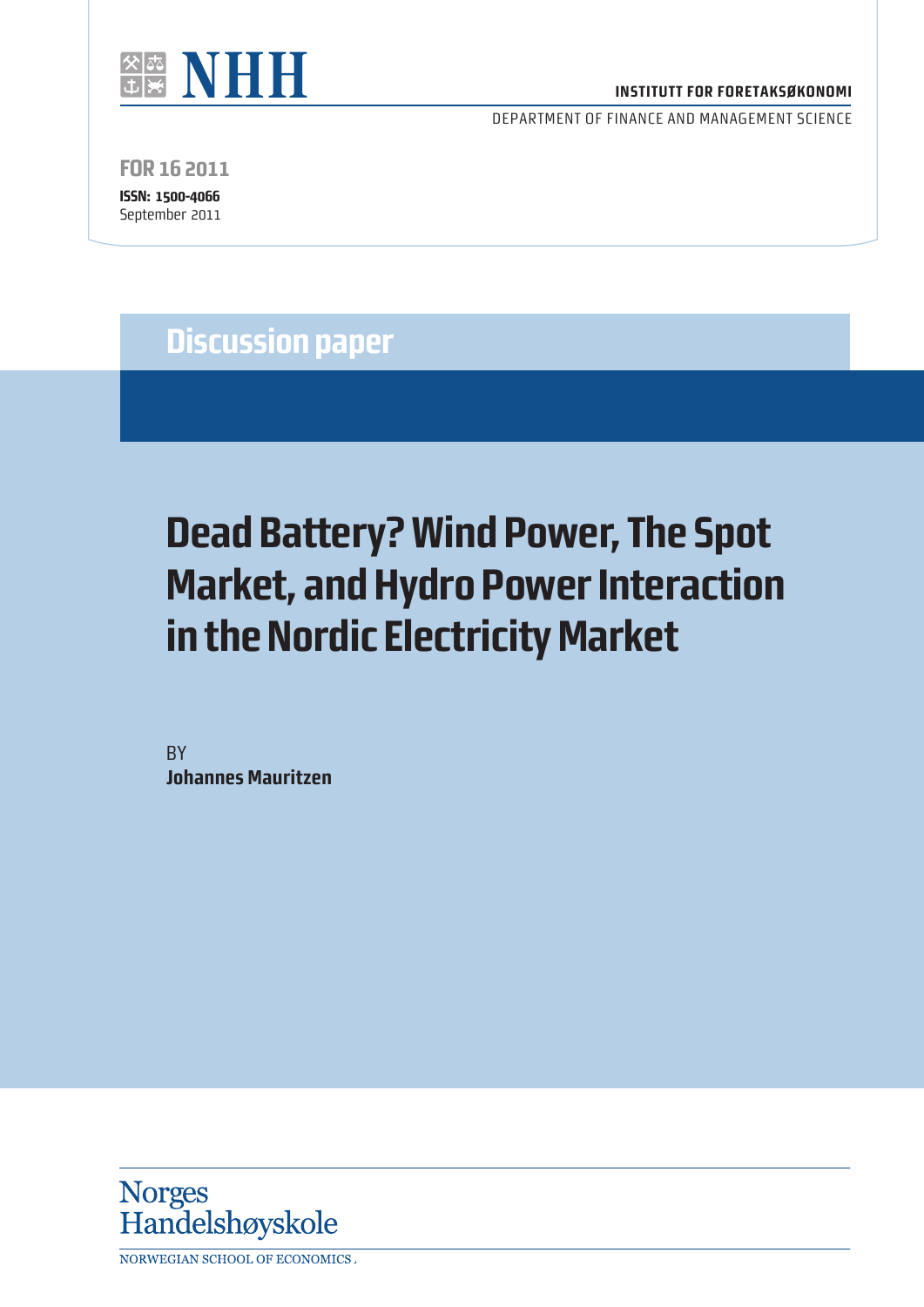### Dead Battery? Wind Power, The Spot Market, and Hydro Power Interaction in the Nordic Electricity Market

Johannes Mauritzen

NHH Norwegian School of Economics Department of Finance and Management Science Helleveien 30, 5045 Bergen, Norway

johannes.mauritzen@nhh.no

#### Abstract

It is well established within both the economics and power system engineering literature that hydro power can act as a complement to large amounts of intermittent energy. In particular, hydro power can act as a "battery" where large amounts of wind power are installed. This paper attempts to extend that literature by describing the effects of cross-border wind and hydro power interaction in a dayahead "spot" market. I use simple econometric distributed lag models with data from the Nordic electricity market and a sample of Norwegian hydro power plants with water storage magazines. I suggest that wind power mainly affects prices in the hydro power area by way of shifting the shadow value of water. The empirical results support this view.

Keywords: Wind Power, Hydro Power, Nordic Electricity Market, Empirical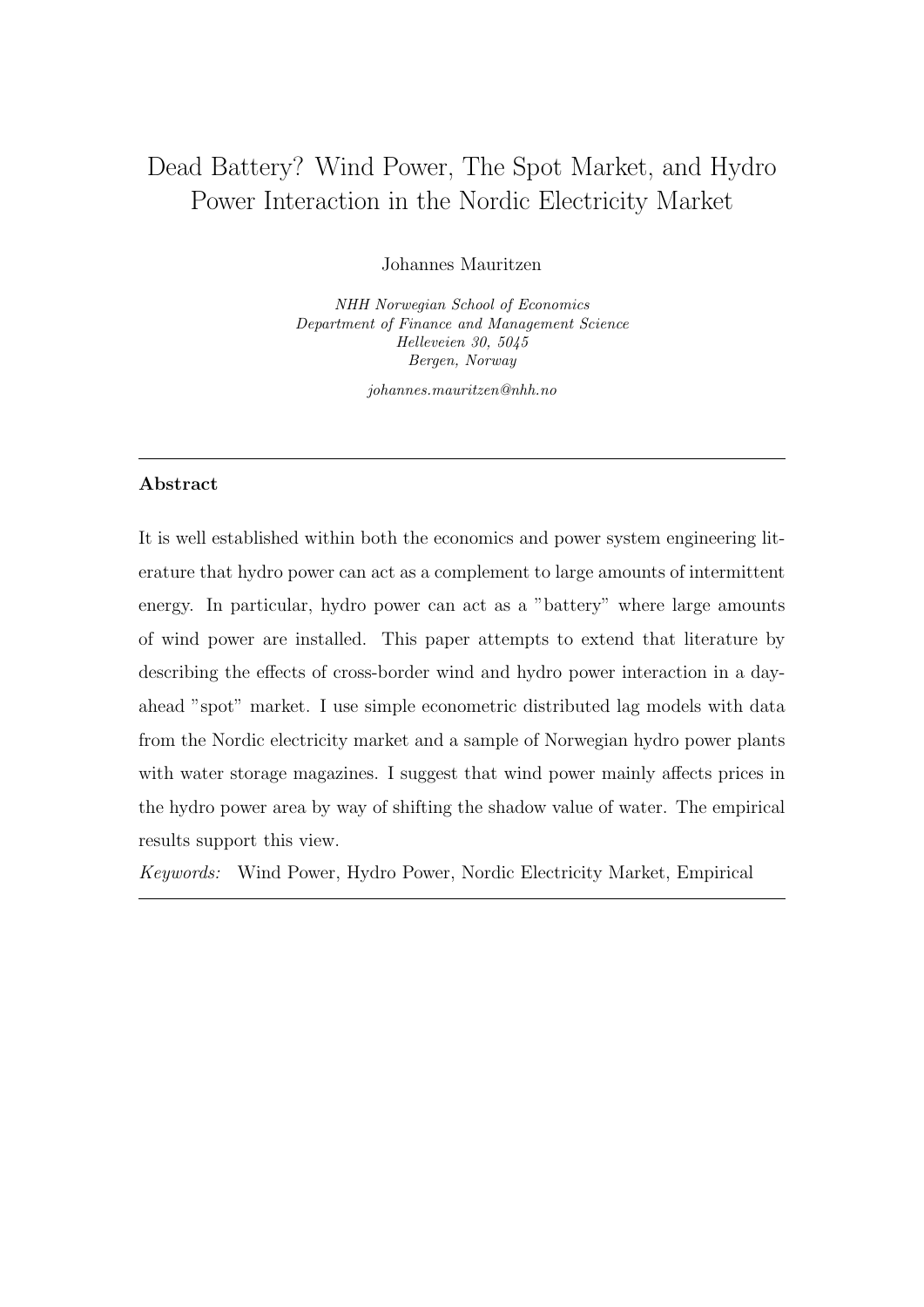This article has been improved thanks to comments, critiques and suggestions by many people. Notably Jonas Andersson, Jarle Møen, Gernot Doppelhofer, Harrison Fell and Jan Kiviet provided helpful critiques and discussion. Participants at the NHH Economics department lunch seminar as well as at the NHH Finance and Management Science Geilo seminar provided helpful discussion. I would also like to thank the Institute for Industrial Economics (IFN) in Stockholm for hosting me while I revised the paper. All errors are of course my own.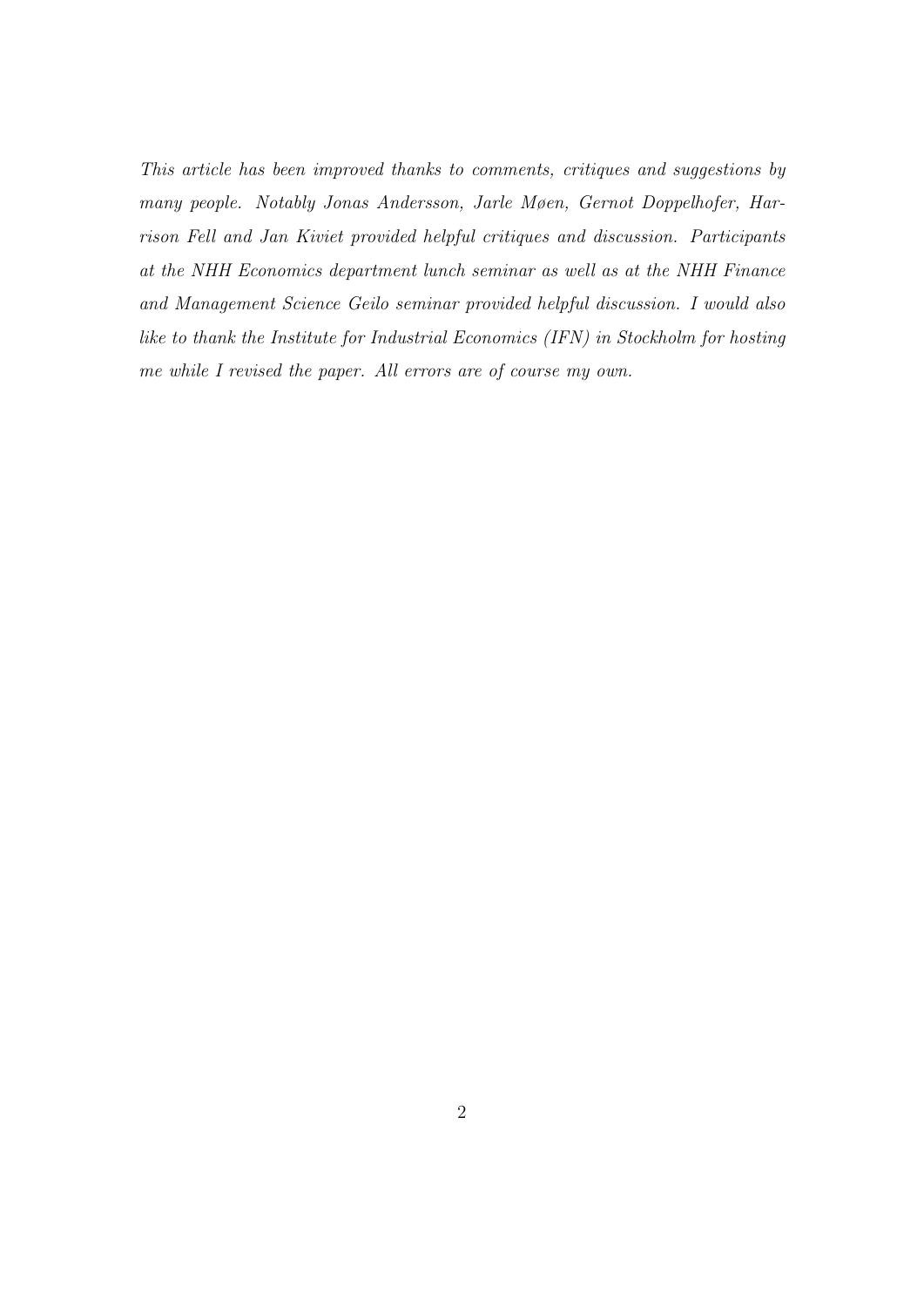#### 1. Introduction

Wind power has grown to be a significant source of electricity supply in Europe and increasingly in North America and Asia. its share of electricity production is likely to grow robustly in the coming decades. However, installing large amounts of intermittent energy generation presents serious risk to supply security. One proposed mitigater of this risk is to link areas with large amounts of wind power to areas with hydro power plants with magazines which are able to quickly and cheaply adjust their production while storing energy in the form of water in their magazines. In this context, Norway, with large amounts of hydro power has been referred to as the "battery" (Economist, 2006) of Europe, especially as large amounts of offshore wind power are being proposed off Great Britain, Ireland and other areas of Northern Europe (see (Forewind, 2011) or (NOWAI, NOWAI)).

Wind and hydro power's complementarity has been noted in several contexts in both the economics and power systems engineering literature. Much of the literature consists of simulation studies. Belanger and Gagnon (2002) explores the amount of added hydro power that would be needed to serve as an adequate backup to a proposed large wind power installation in Quebec. Denault et al. (2009) studies the same power system, but is interested in the longer term issue of power generation diversification. Specifically, avoiding the risk of water shortfalls in a hydro dominated system. Studies of the Nordic market also exist. Foersund and Hjalmarsson (2010) analyse the effect that a build-out of wind power in the Nordic market would have on the price of providing regulation power - primarily hydro power.

My paper is perhaps most similar to Green et al. (2010), who lays out a model of Danish wind production and power trade with two areas: one dominated by hydro power while the other, representing Denmark, has both wind and thermal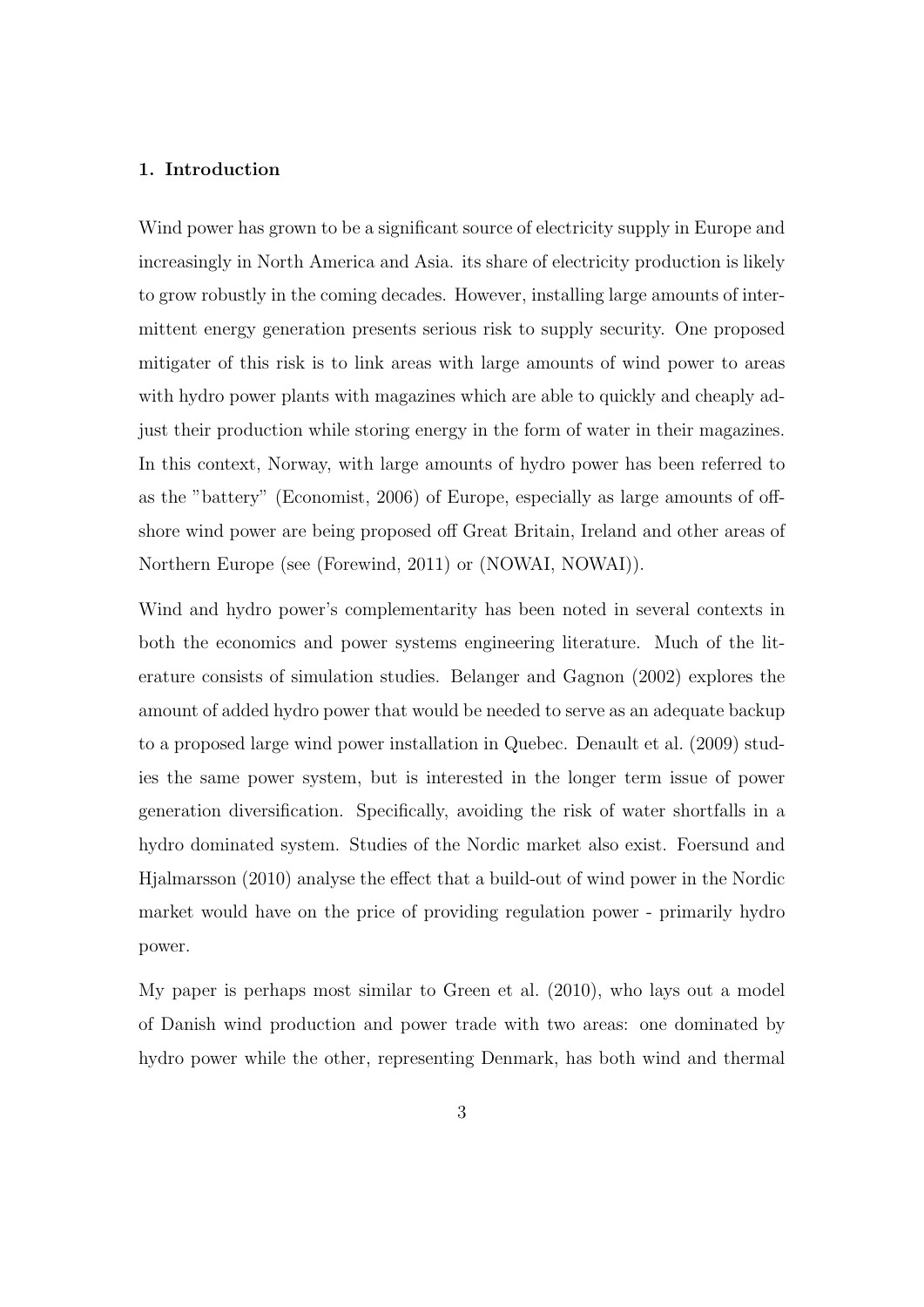capacity. The model shows that the level of available hydro generation determines how much wind/thermal power is exported. They back-up the results from their model by taking a descriptive look at the data, noting that at yearly time scales, exports from Denmark are correlated with reservoir levels. At a daily level they note that Denmark exports at off-peak time and argue that this is evidence for the "storage" of Danish electricity in the hydro power of their neighbours. The authors also note a high correlation between wind power and exports.

The day-ahead market run by Nordpool, called Elspot, is the largest and most active physical exchange market for power in the Nordic market. Electricity trade between Nordic countries, capacity constraints and the spot market are intricately linked. Yet, to my knowledge, no study of hydro and wind power interaction in the Nordic market has closely considered the role and effects of such interaction on the spot market. This article seeks to fill that hole.

In theory the spot market should give the correct price signals for such an interaction. Periods with high wind are likely to press down prices, providing an incentive for hydro power producers to cut production and store the energy in the form of water in their magazine (or in the case of magazines with pump-storage capabilities, actually pump water up hill into the magazines). When wind power production is low, prices are likely to increase, providing an incentive for hydro power producers to then increase production.

But, as I will show, transmission constraints limit the extent to which this interaction can occur, and serve to magnify wind powers effect on the local price area (Denmark) while minimizing them on the price area with hydro power (Norway).

The Nordic electricity market presents a good testing ground for the battery effect. Due to the early and heavy investment by Denmark, the Nordic electricity market is one of the few places with a relatively long history with significant amounts of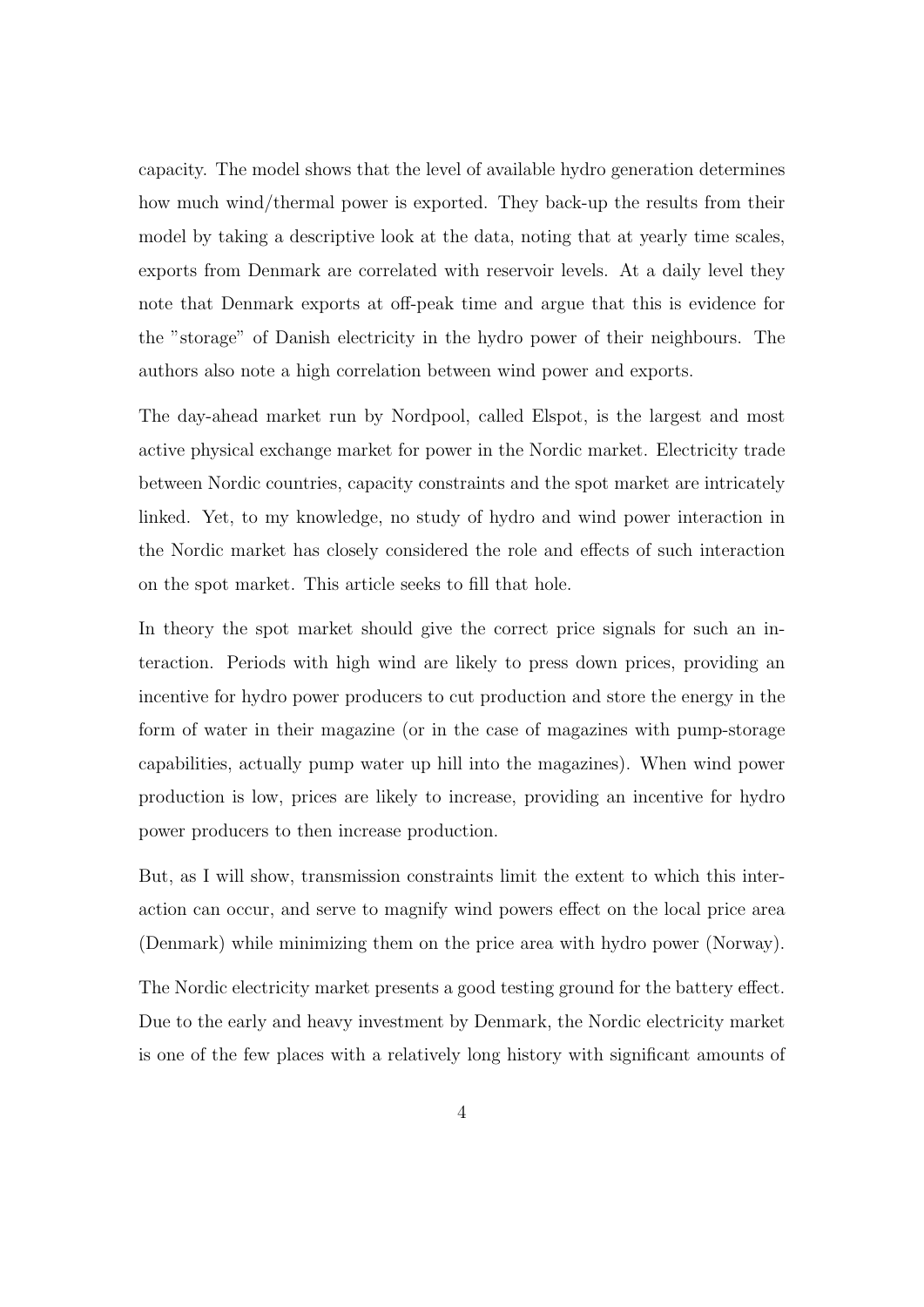wind power. The Nordic system is also a well developed market-based system with decentralized producers making bids in the wholesale "spot" market. Prices are the main tool to resolve transmission constraints and balance the system across regions and countries. In addition, the transmission capacity between Denmark and Norway is large and well within the scale of what has been proposed for between Norway and, for example, the planned wind farms in Dogger Bank in the North Sea.

In this paper I use an extensive dataset of hourly and daily data points from the Norwegian and Danish transmission system operators (TSO's), Nordpool - the central exchange, and hydro power plant magazine levels from a selection of 15 large plants located in southern Norway. I use simple and transparent distributed lag models with exogenous regressors. With these models, I use the strong autocorrelation in the data to control for factors that are not of direct interest. Put simply, I use to my advantage the principle that a good forecast of the electricity price tomorrow is the electricity price today.

Vector Autoregressive (VAR) models are increasingly being used in the context of power markets (see for example Fell (2008) or Andersson and Lillestol (2010), especially when analysing the interaction of several potentially endogenous series. However these models can often become complex and the results can be difficult to interpret (see for example Bernanke (1986)). I stick to the simpler single equation distributed lag models.

As preliminaries I test the direct relationship between wind power and power trade between Denmark and Norway. I also look to see if any direct correlation between Danish wind power and Norwegian reservoir levels can be detected. I then go on to the main component of the paper - the relationship between Danish wind power on Danish and Norwegian spot prices.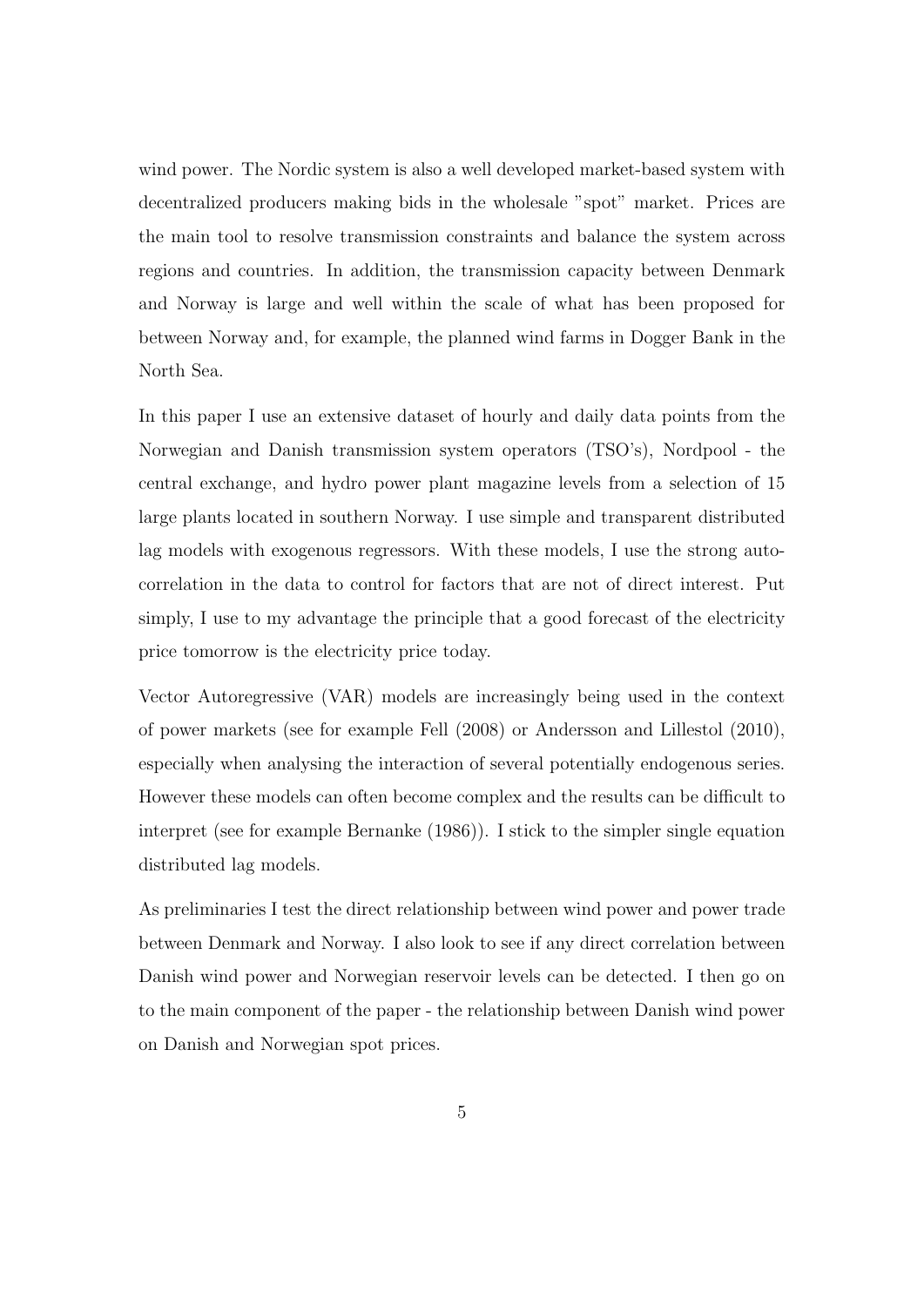#### 2. The Nordic Electricity Market

Deregulation of the Nordic electricity system towards a market-based system began in 1991 in Norway. By 1996 a Norwegian-Swedish power exchange was established and the joint trading exchange Nord Pool ASA was formed. Finland joined in 1998, western Denmark in 1999 and eastern Denmark in 2000. In later years, bidding areas have also been extended to Germany (Kontek area).

The Nordpool spot market - elspot - operates on a day-ahead basis <sup>1</sup>. Producers and consumers, either large direct-consumers or electricity retailers, provide bids <sup>2</sup> in the form of a supply and demand schedule for every hour of the following day. From these bids, Nordpool establishes an aggregate supply and a demand schedule from which an equilibrium system-price is established.

Significant transfer capacity exists between Denmark and Norway. A 1000 kv direct current (DC) cable runs between southern Norway and western Denmark and plans are for this connection to increase to 1600 kv by 2014. Large amounts of transfer capacity also exist between Denmark and Sweden as well as to Germany.

Though transfer capacities in the Nordic region are relatively large, transmission congestion is still a common occurrence. For this reason, several price-areas exist: two in Denmark (east and west), one for Sweden<sup>3</sup> and Finland each, and several in Norway <sup>4</sup> . When congestion occurs between areas, the price increases in the area receiving power and is reduced in the area sending power until equilibrium is met with the available transmission capacity. Thus, while a theoretic system price always exists, it is common that the different areas have different prices in

<sup>1</sup>bidding starts at noon and is open 24 hours - thus bids can be sent between 12 and 36 hours in advance

<sup>2</sup> In trader jargon a sell bid is known as an "ask" while "bid" implies a supply side offer.

<sup>3</sup>as of November 2011, Sweden will also switch to having several price areas

<sup>4</sup> the exact number of price areas has depended on the level of congestion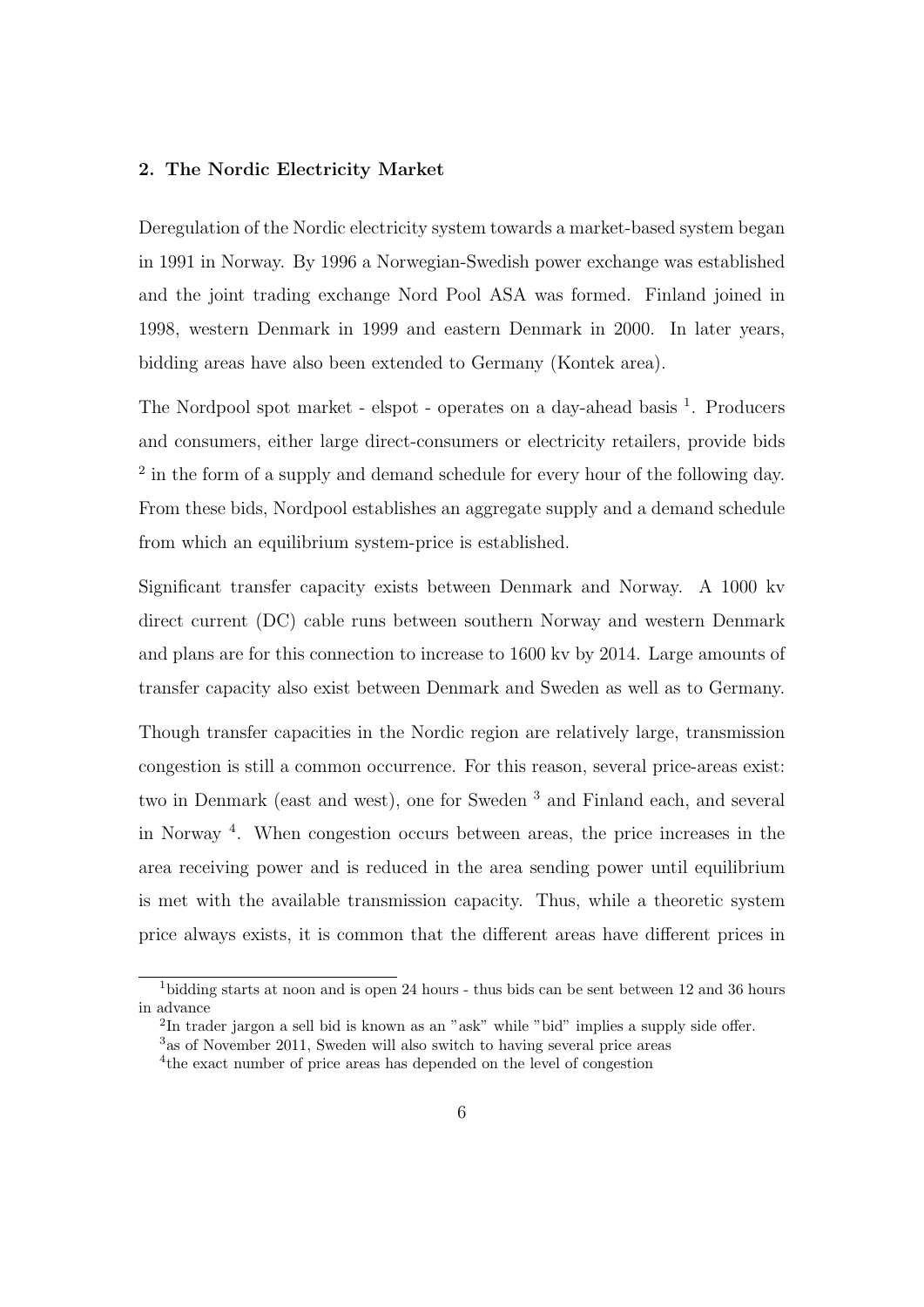

Figure 1. Shows the strong growth in Danish wind power capacity. By 2010, wind power provided approximately 20 % of the total electricity produced in Denmark

practice.

Denmark has a long history of using wind power, but the wide-scale use of windturbines to generate electricity for the grid trace back to the mid-1970's, when the Arab oil embargo and a subsequent dramatic increase in fossil fuel prices spurred investment in alternative forms of electricity generation. Denmark has since poured considerable resources into both research and development of windturbines. Equally important, Denmark has provided generous subsidies in order to build out capacity. Wind capacity growth was especially strong from the late 90's through about 2003 as figure 2 shows. A reduction of wind power feed-in tariffs in 2003 led to a levelling off of investment. Investment picked up again following a shift back towards higher subsidies in 2008.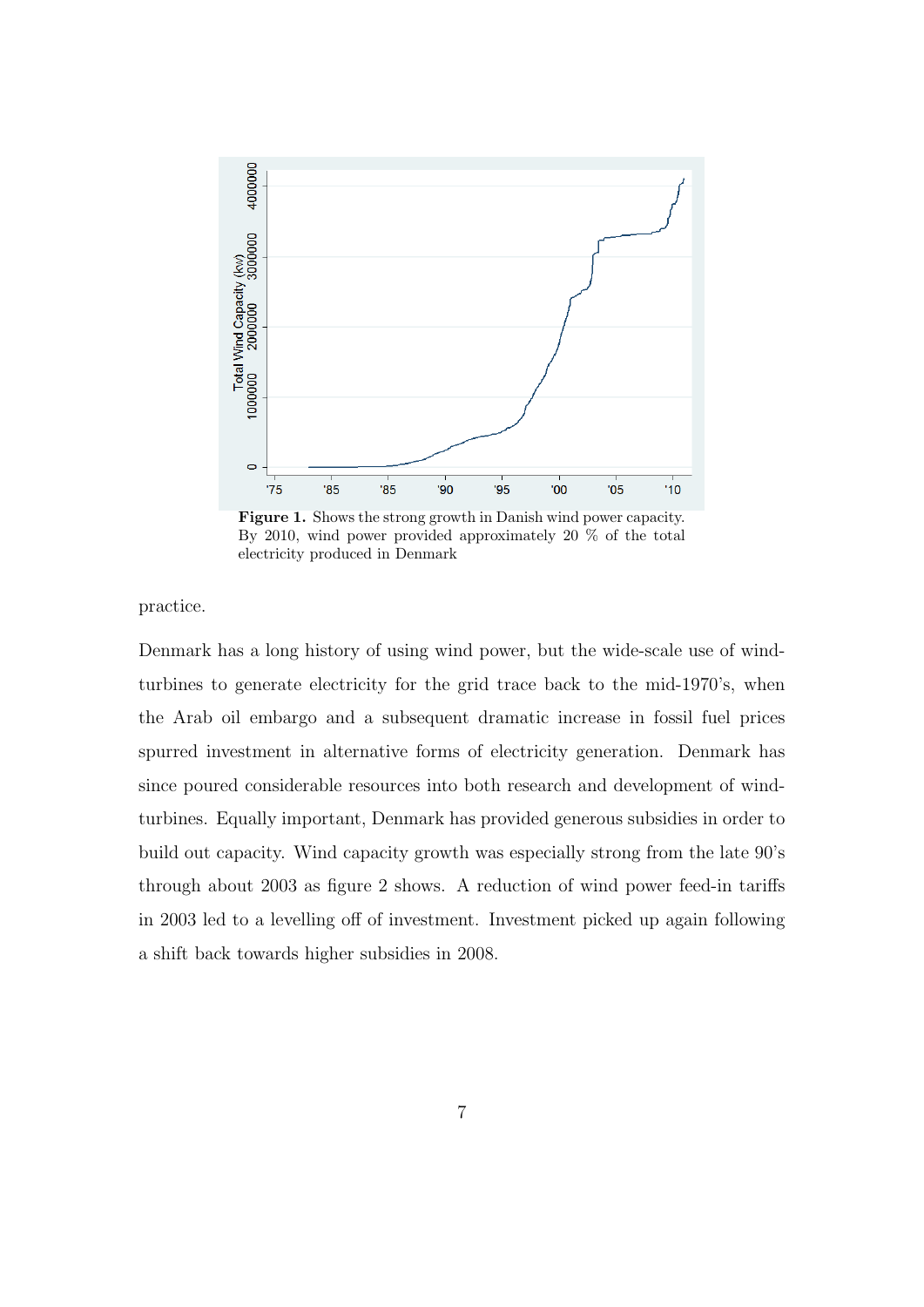#### 3. Data and Methodology

Data was assembled from several sources. Hourly price data was obtained from Nordpool (Foyn, 2009). Data on daily wind energy production from both eastern and western Denmark was obtained from the website of the Danish transmission system operator, energinet (energinet.dk). Finally, the data (with a one year lag from the time of request) from individual hydro power plants was generously provided by the Norwegian Energy Directorate, NVE (Klausen, 2009).

The data can be assumed to be of high quality and with up to 8 years of daily data, the econometrics become easier as I can rely on asymptotics to obtain consistent and unbiased coefficient estimators and standard deviations. In particular, robust (White) standard errors will converge to the correct standard errors asympototically. Some serial correlation will still be present in the residuals, even after accounting for the dynamics in the regression model. Happily, White standard errors are also asymptotically consistent in the presence of serial correlation (Hamilton, 1994).

The data on water magazine levels consists of 15 individual daily time series from large water magazines in southern Norway. Table 1 gives an overview of these plants, ordered by the size of the magazines, in million cubic meters. From now on I will refer to the plants by the last digits of their ID number. Notice that I have differing sample sizes of the different magazines. For some I have data up to 2008, while others stop at February of 2007. For competition reasons, the data is made available with a one year lag, and it appears some with an even longer lag. All of the series date back to the beginning of the year 2000.

Figure 3 shows the level of magazine 113. The strong annual seasonality is readily apparent with a steady draw-down during the winter months and high inflows during the spring and summer snow melts. I attempt to at least partially deal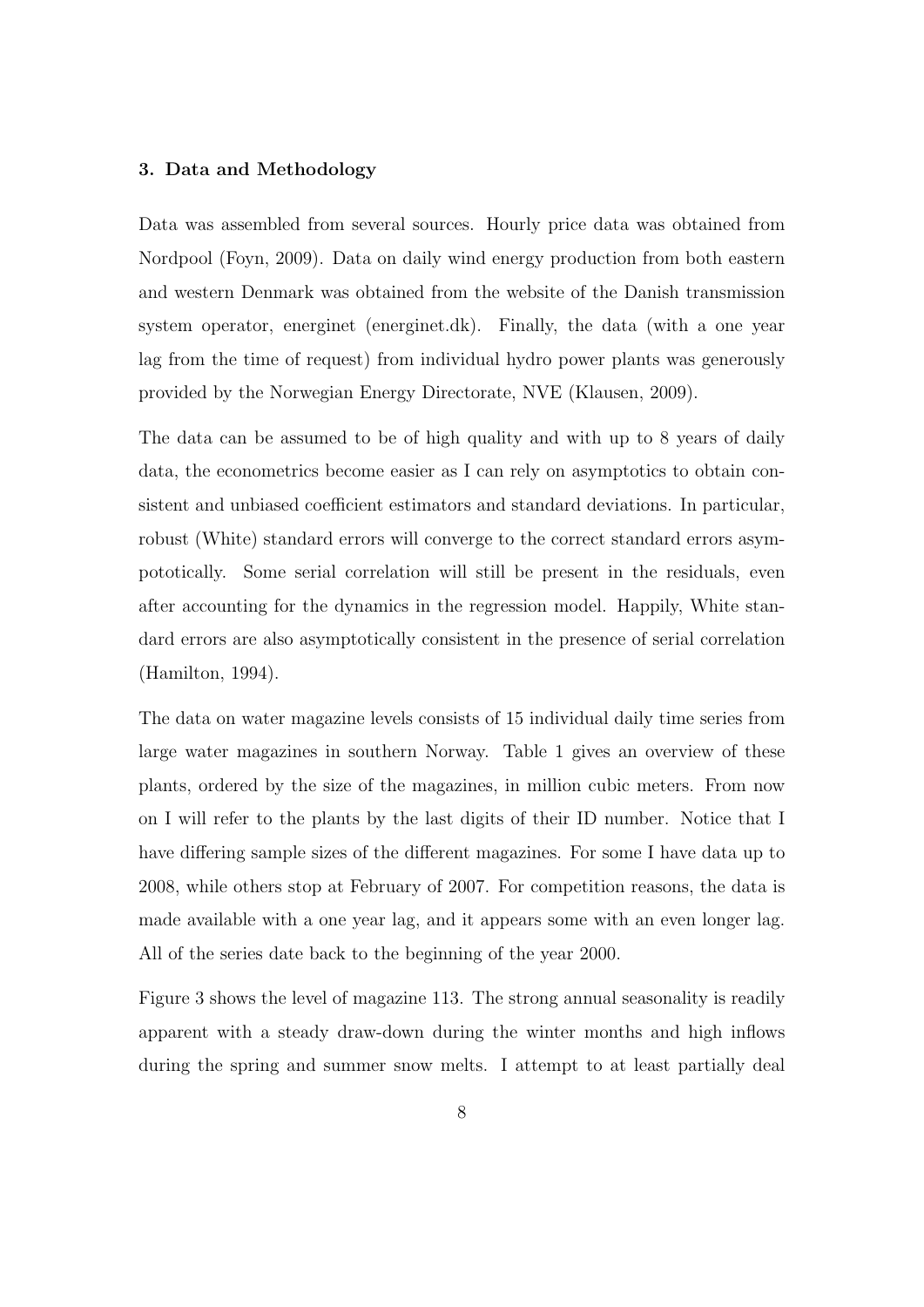

Figure 2. The level of magazine 113. The yearly seasonality in the data is apparent, caused by a pattern of spring and summer inflows and winter draw-down.

with this seasonality in the regression. I will use first differences of the data when running the regression. This helps make the series stationary, but a solid economic rationale also exists. I am interested in the water levels in that they provide information about hydro power electricity production. Production is primarily from the flow of water from the reservoir and can thus be approximated by a relative change in water levels.<sup>5</sup>

I also use energy imports/exports in some of the regressions. Figure 3 shows the large seasonal and yearly variation in this series. The measure also gives a clear visualization of the transmission capacity constraints between the two countries.

The general form of the distributed lag models I use throughout are as equation 1. Here  $d_t$  represents the dependent variable being modelled and  $ex_t$  represents the

<sup>&</sup>lt;sup>5</sup>production is also effected by the absolute level of the reservoir - but at the scale of daily changes in production, this plays only a minor role.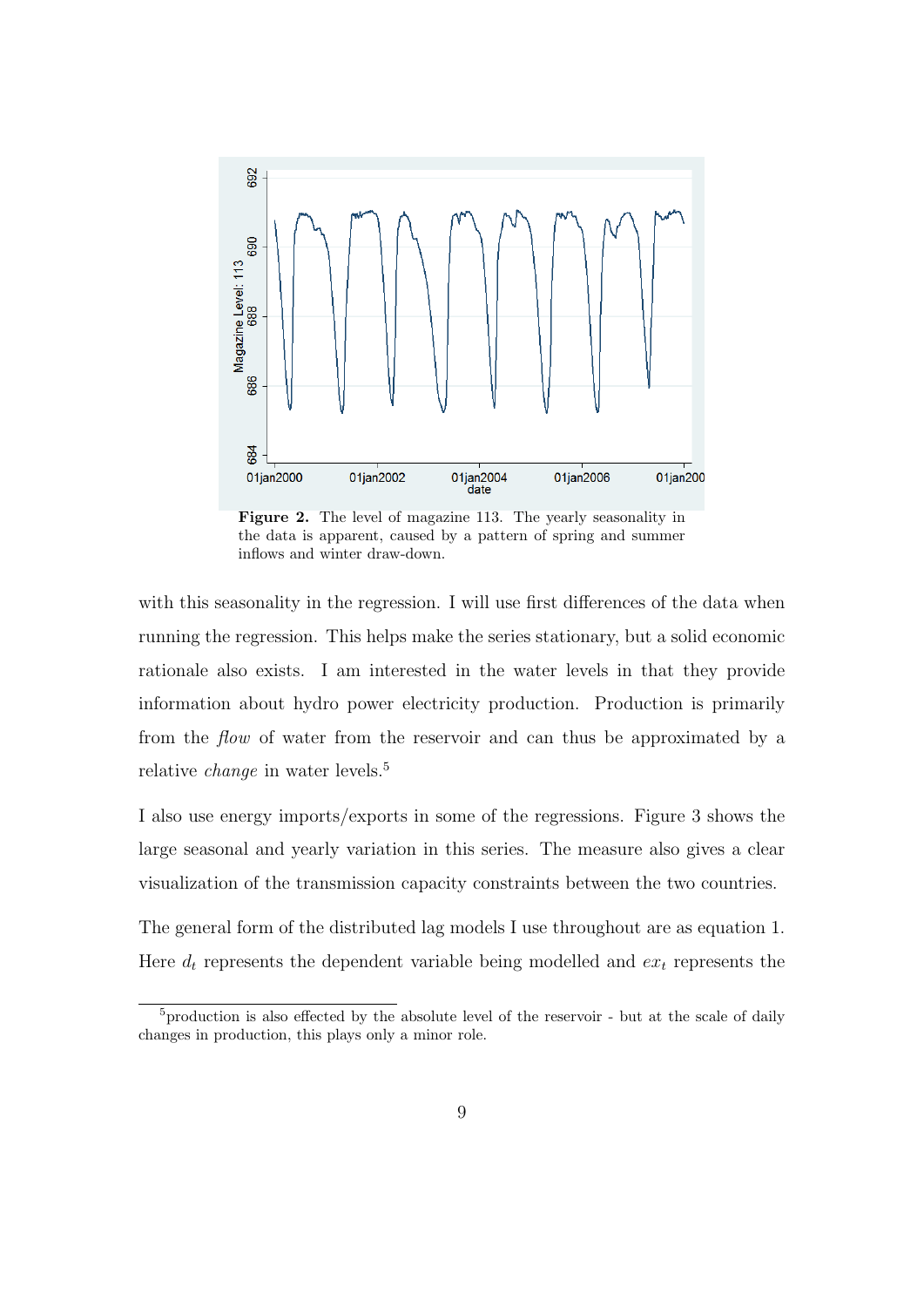

Figure 3. Shows the pattern of trade between Denmark and Norway. Transmission constraints are visible as time varying plateaus at the peak of trade in both directions.

exogenous variable being modelled. x represents a vector of other included control variables, though these are often not strictly necessary in such models since the autoregressive and moving average terms serve to control for much of the variation. Still they may be useful if there is uncertainty about interpretation. In the below model, I completely arbitrarily include autoregressive (ar) 1 and 2 terms  $(d_{t-1}..)$ and moving average (ma) 1 and 2 terms  $(\epsilon_{t-1}...)$ . The actual specification I use in the regressions is arrived at by a process of using wald tests, charts of autocorrelation and partial autocorrelation function as well as comparison of Akaike information criteria (AIC). Notably, I often include ar 6 and ar 7 terms which are often significant and represent weekly seasonality in the data (for example, when modelling price data).

$$
d_t = \sigma e x_t + \delta x + \alpha_1 d_{t-1} + \alpha_2 d_{t-2} + \beta_1 \epsilon_{t-1} + \beta_2 \epsilon_{t-2} + \epsilon_t
$$
\n(1)

One intuitive way of interpreting such models is to interpret the coefficient on the exogenous variable,  $\sigma$ , as the marginal effect of that variable when the effect of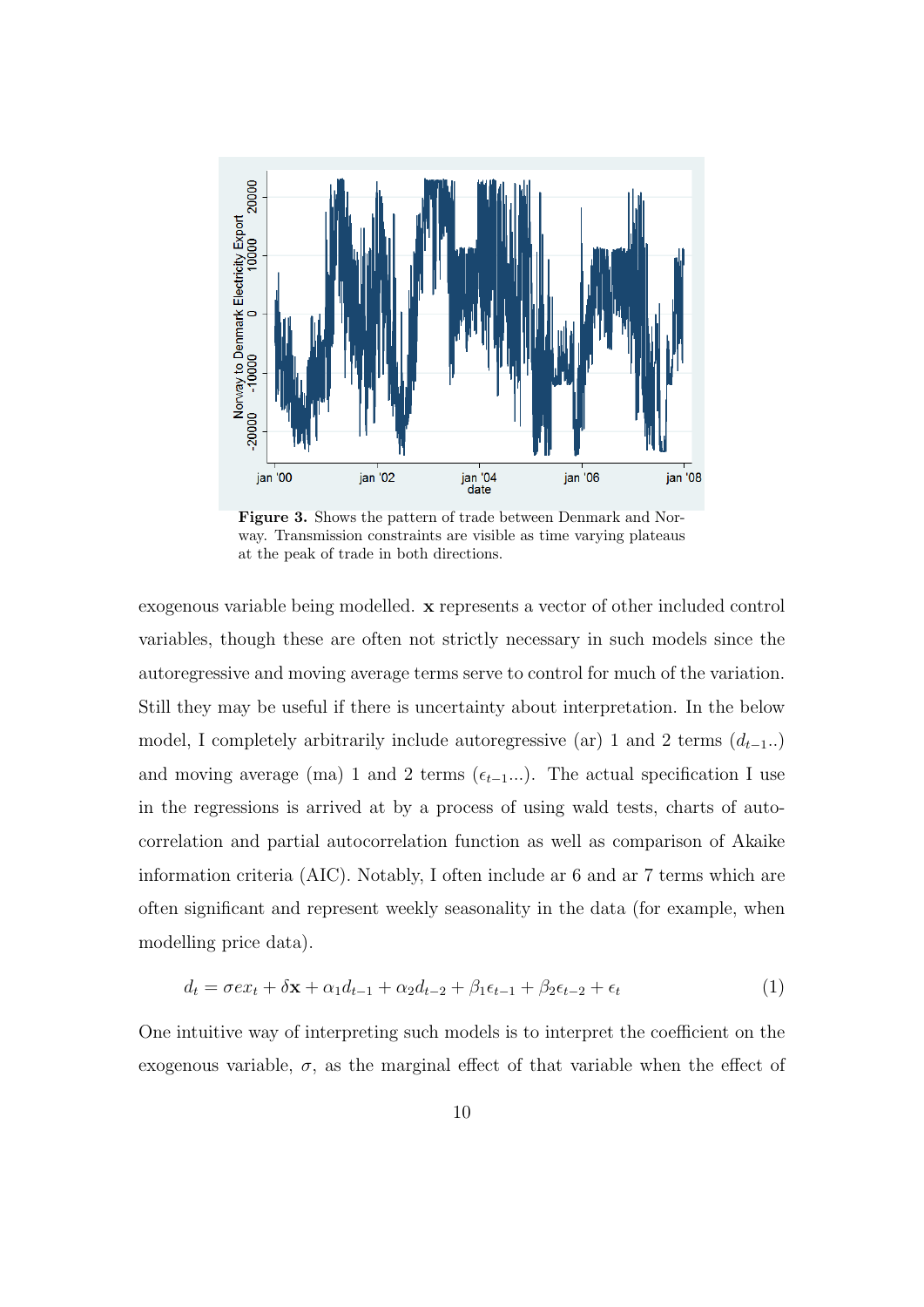recent values of the dependent variable have been controlled for.

In practice several different specification could be seen as giving a reasonable fit to such models. therefore, all of the results below have been tested to be robust to changes in specification.

#### 4. Results

Subsection 4.1 and 4.2 present some preliminary results. First, I want to show the effect that wind power has on the trade flow of electricity between Denmark and Norway. I then follow by seeing if and to what extent there exists a direct relationship between Danish wind power production, and the change in magazine levels of the selection of Norwegian hydro power plant magazines. The main focus of the paper is however the role of the spot market and wind and hydro power generation. This is taken up in section 4.3.

#### 4.1. Effect of Wind Power on Trade

Norwegian power production consists almost exclusively of hydro power. It could then plausibly be argued that the interaction between the intermittent wind energy in Denmark and Norwegian hydro power could be modelled by using electricity trade between Norway and Denmark as a proxy.

Here, I use distributed lag models with wind power as the exogenous regressor to test the relationship between wind power and electricity trade between Denmark and Norway. The model is of the form of equation 2 where  $I_t$  represents net electricity trade between Norway and Denmark for every day, t, in megawatthour/hour.  $W_t$  represents the amount of wind power produced in megawatt-hours per hour (mwh/h) that day from Danish wind turbines.  $X_t$  represents a vector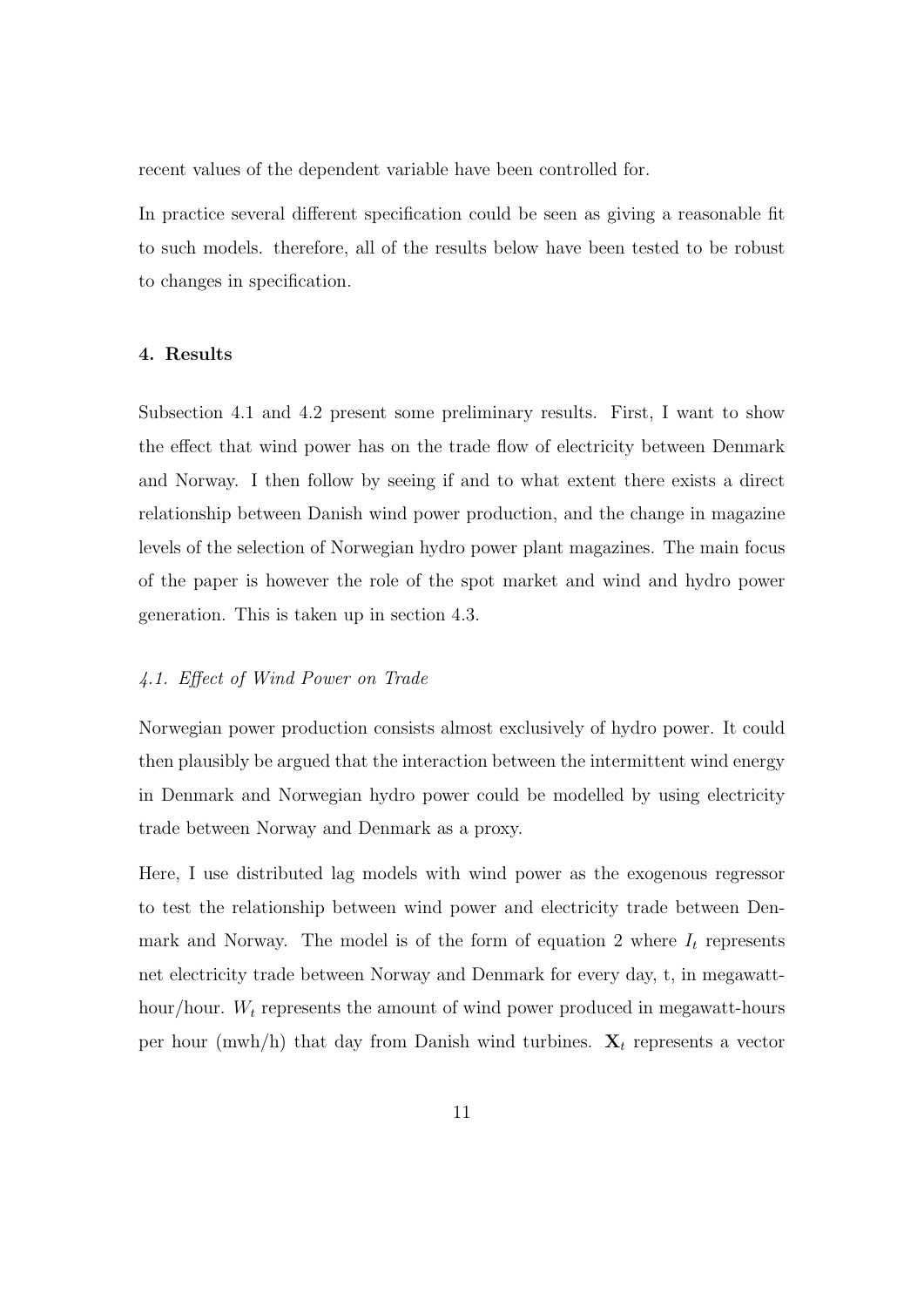of other exogenous regressors that are included in the regression.  $\mathbf{I}_{t-i}$  represents the vector of autoregressive terms included in the regression while  $\epsilon_{t-i}$  represents the vector of moving average terms included in the regression.  $\epsilon_t$  represents the contemporaneous error term.

$$
I_t = \gamma W_t + \delta \mathbf{X_t} + \alpha \mathbf{I_{t-i}} + \beta \epsilon_{t-i} + \epsilon_t
$$
\n<sup>(2)</sup>

The results for the regression are displayed in table 2. I find that including ar 1,2,3,6 and 7 as well as ma 1,2 and 3 terms provides an adequate fit. Looking at the first column, the coefficient on the wind power term, labelled wind, is about .27, which is significantly different from zero at a 1% level. Since both the wind power term and the power trade term are in mwh/h units, one can interpret this to mean that for ever mwh/h of wind power produced, .27 mwh/h more electricity is exported to Norway.

In the second column I add terms for Norwegian consumption, labeled consum, and temperature in Norway, *norTemp*. One can see from comparing the AIC (smaller AIC indicate better fit) that these add to the fit of the model, but they do not substantially change the estimated coefficient on wind. This should ameliorate any concerns that the coefficient on the wind power term is capturing effects on trade from the demand side that may be correlated with wind speed. Norway, for example, still overwhelmingly uses electricity for heating, and cold weather could plausibly be correlated with wind conditions just south in Denmark.

The third column seeks to explore whether wind power's effect on marginal exports is correlated by the net direction of exports over a day. I interact the wind power term with an indicator variable (values of 0 and 1) for net exports to Norway,  $wind-ex$ , and net imports to Denmark,  $wind\text{-}im$ . The results indicate that when there is a net export of electricity to Norway, an extra 1 mwh/h of wind power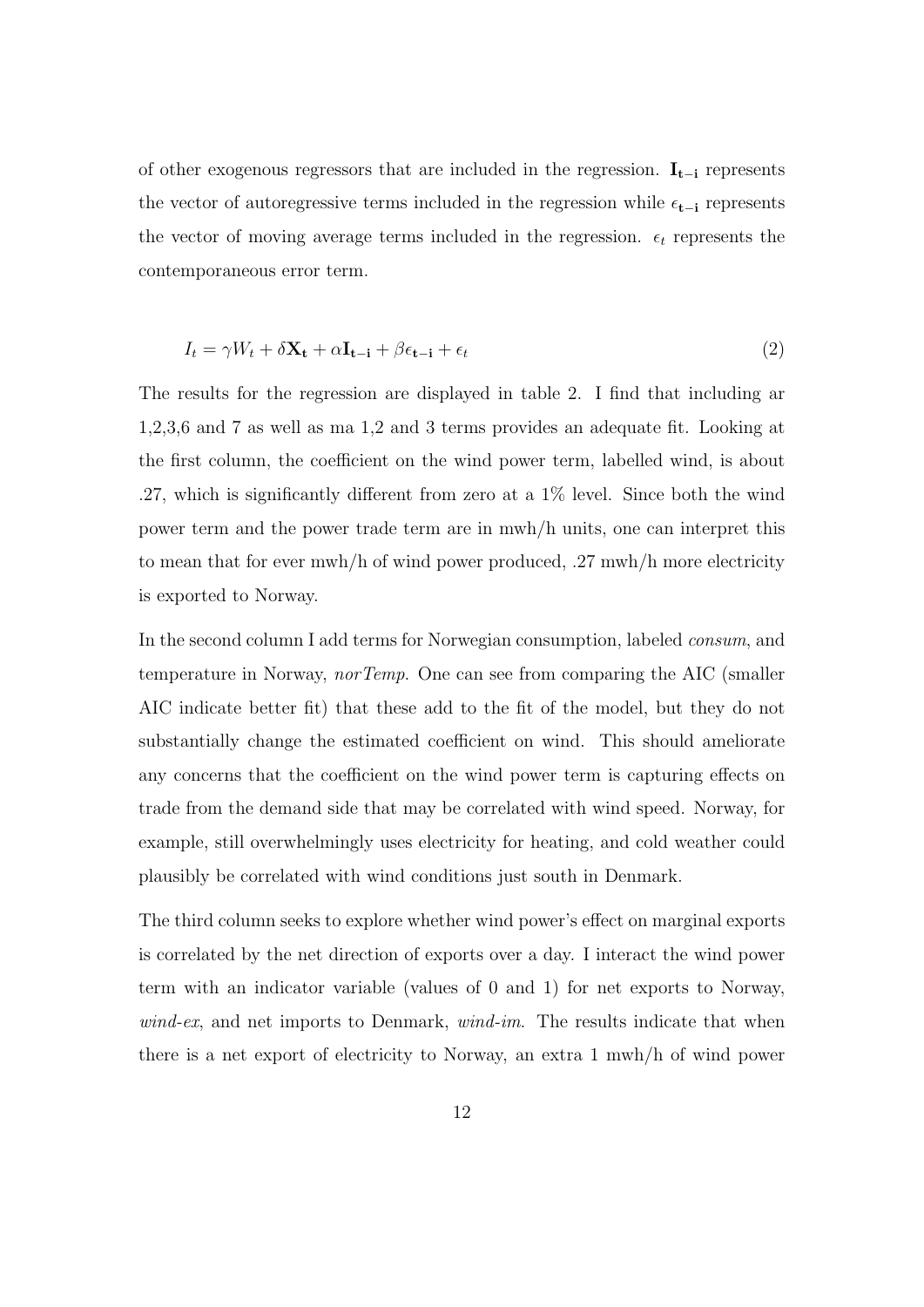leads to about .3 mwh/h of extra exports. On the other hand, when there are net imports to Denmark in a day, 1 mwh/h of wind power leads only to .1 mwh/h less of net imports

#### Table 2 here

The most likely explanation for this asymmetry is that the effect of wind power is non-linear in trade. Periods with large amounts of wind power will also be times with large amounts of export as the general amount of supply from Denmark increases. One could also say that wind power then "causes" net exports of electricity from Denmark. On the other hand, periods with less wind power are correlated with net-imports and the effect, per mwh/h is less during these times.

This explanation also dovetails with the battery effect. Periods of excess supply in Denmark caused by large amounts of wind power lead to increased exports to Norway where the energy can be "stored" in the form of hydro power.

But it is not conclusive evidence for this effect. Another possibility is, for example, that even with the current dominant role of hydro power in the Norwegian system, that extra wind power in Denmark does not substantially change the operation of the hydro power plants but instead shifts the total pattern of electricity trade and transmission. Norway imports more electricity from Denmark but less from Finland and Sweden.

#### 4.2. Wind and Magazine Levels

In this section I attempt to establish if any direct relationship can be detected between the operation of Norwegian hydro power (with magazines) and wind power production in Denmark. I call this section preliminary because I do not attempt here to include an analysis of any of the market mechanism that lies behind the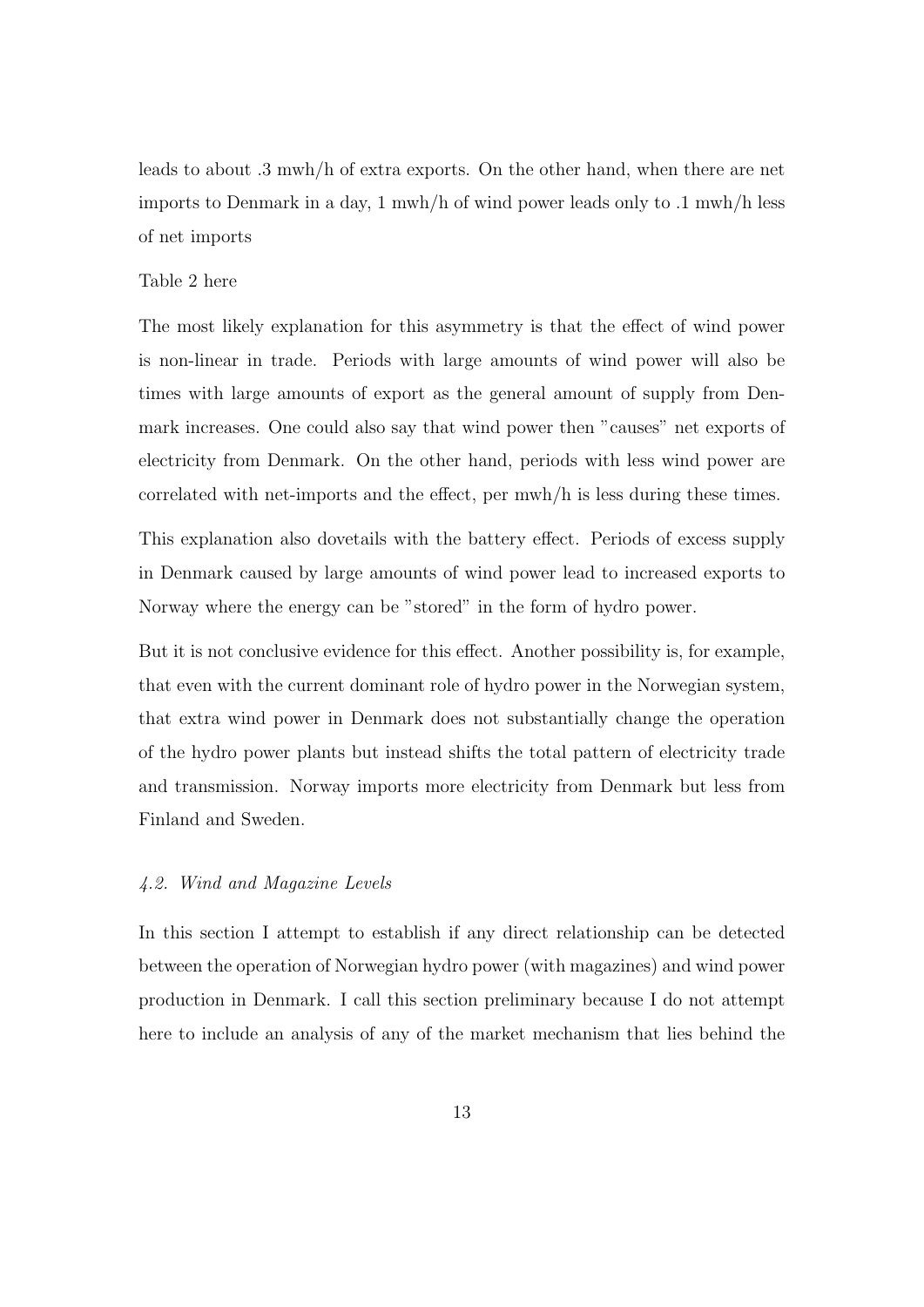trade flows. In the following section, I look at the effects that wind power has on prices in the spot market, and use that to partly explain the results.

I test the relationship between wind and hydro power directly again by using simple distributed lag models, with wind as the exogenous regressor. I first transform the level data as in definition 3. I take the log of the magazine data (as well as of the wind power series) so that I can interpret the results as an elasticity. The minimum amount of water in the magazines in my sample period is well above completely empty. Thus I subtract away the minimum amount plus one (so as to avoid any numerical problems of taking a natural log of a value close to 0) for each of the series. This helps in interpretation, as the minimum amount observed in my 8 years of data becomes the reference amount when estimating the elasticity.

As mentioned earlier, I use the the first difference of the magazine level series. This makes the series stationary (A Dicker-fuller test confirms this), but there is also a clear economic rationale for doing this. I am using wind power as the exogenous regressor, and power produced is a flow. The corresponding flow of power from a hydro power plant is represented by a change in a magazine level.

In figure 4.2 I chart the first differenced series of the magazine level 130. Clearly, the series displays strong yearly seasonality with spring inflows a dominant component of the total variation. The smaller, day to day differences due to operation of the power plant, on the other hand, represents relatively minor part of total variation in the series.

$$
l_{ti} \equiv ln(L_i - min(L_i) + 1) \tag{3}
$$

Equation 4 shows the form of distributed lag model that is run for each magazine, i.  $\Delta l_{t,i}$  represents the daily change in reservoir level in reservoir i. I find that two autoregressive terms and two moving average terms, the coefficients of which are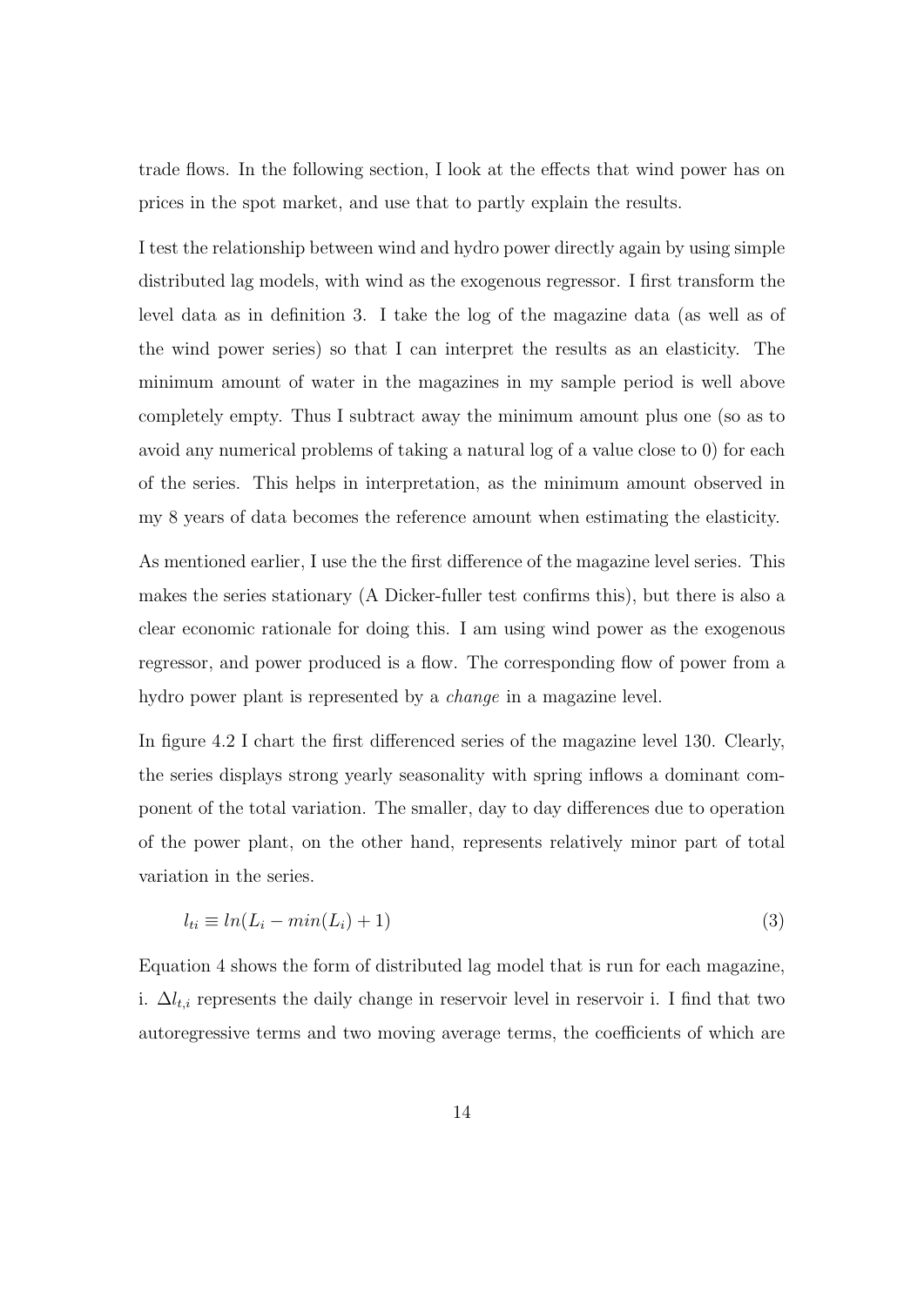

Figure 4. First difference of the level of magazine 130. The series is characterised by strong yearly seasonality caused by spring inflows.

represented as  $\alpha_1, \alpha_2, \beta_1$ , and  $\beta_2$  provides adequate fit. The exogenous variable, wind power production, is represented by  $w_t$  and **X** represents a vector of other variables. s represents a dummy variable for the summer months of may through august. This is a very crude modelling of the seasonal nature of the data, but for my purposes it should be sufficient.<sup>6</sup>

$$
\Delta l_{t,i} = \gamma w_t + \eta s + \zeta \mathbf{X} + \alpha_1 \Delta l_{t-1,i} + \alpha_2 \Delta l_{t-2,i} + \beta_1 \epsilon_{t-1} + \beta_2 \epsilon_{t-2} + \epsilon_t \tag{4}
$$

In table 3 I show the results of the regression model on data from plant 130. I try several specifications of the model. In the first column, only the autoregressive and moving average terms and the summer dummy are included. In the second colum I add the wind power variable. The addition of wind power slightly increases the relative (to the number of coefficients) fit of the model, as indicated by the

<sup>&</sup>lt;sup>6</sup>A direct result of not modeling the seasonality is likely a relatively low R-squared. However, as long as the variation in wind is not significantly correlated with this seasonality it will not affect the validity of the results.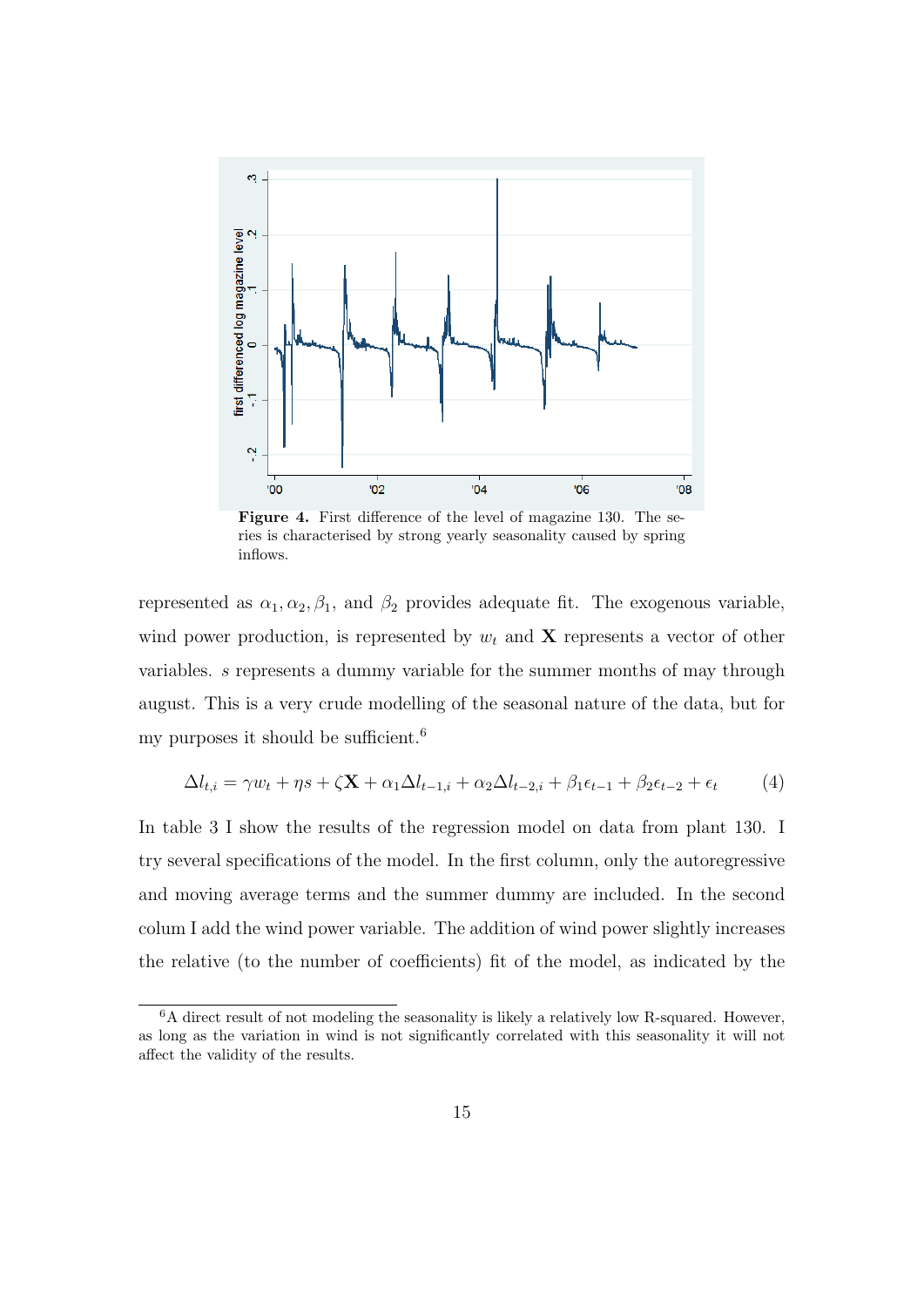AIC. The estimated coefficient, is also of the expected sign. An increase in wind power is associated with relatively higher magazine levels. However, the estimated coefficient is not significantly different than zero at neither 5 percent level nor the 10 percent level.

In the third column, I show results from the regression where I add the log of consumption, which is shown to be significant and increases the fit of the model. In the fourth column I add variables for average temperature (across regions) and average rainfall. Surprisingly, they are not shown to be significant and decrease the fit of the model. In all specifications, the coefficient on wind power remains small and not significantly different from zero. The fact that the inclusion of wind power does increase the relative fit of the model may provide some evidence that there exists some relationship between wind power and changes in reservoir levels. The improvement in fit is however small, and it is at best weak evidence for any relationship.

#### table 3 here

In the appendix I report results of regressions run on the other 14 magazines. I again use an arma(2,2) specification and include terms for consumption and a dummy variable for the summer months. Without exception, no significant correlation between wind power generation on changes on magazine levels can be detected.

This test does not provide any evidence of a relationship between wind power and hydro power production. But neither does it provide strong evidence for an absence of any relationship. Changes in magazine levels are an imperfect measure of hydro power production. As noted, most of the variation in the series comes from seasonal factors dominated by spring and summer inflows. It may be that the small differences in magazine level caused by shifts in production are overwhelmed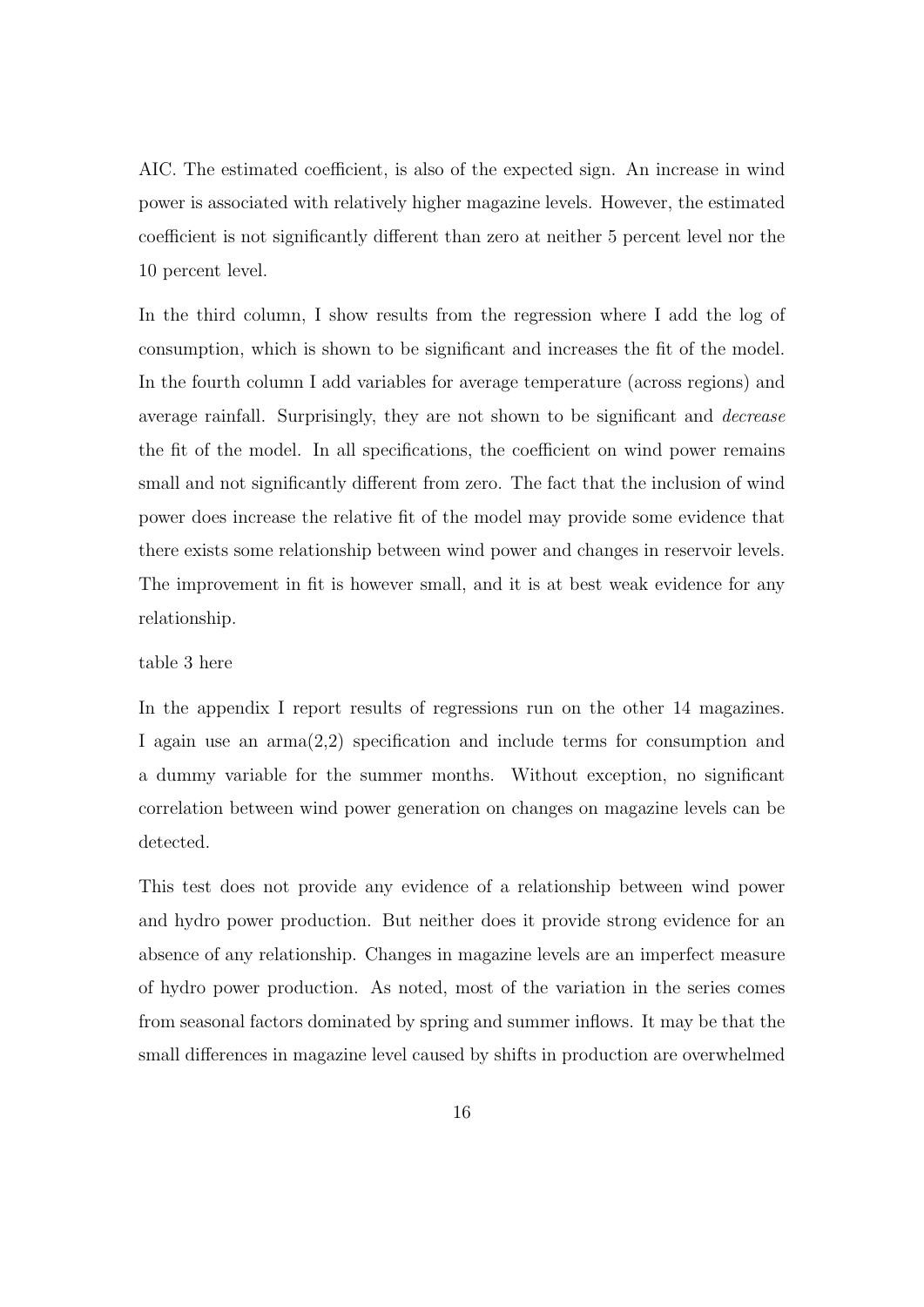by these factors.

#### 4.3. The Spot Market

The preliminaries have shown that wind power from Denmark affects the pattern of trade between Norway and Denmark in a non-symmetric manner. However, the last section fails to find any significant correlation between wind power production and hydro power production, as proxied by magazine levels. In the Nordic market both trade across borders and production are overwhelmingly scheduled by way of market mechanisms. The day ahead "spot" market is the largest of such markets for the physical trade of electricity. In this subsection, I look at the effect that wind power has on prices in the spot market in Denmark and Norway.

Of course, actual wind power does not directly affect prices in the day-ahead market because it can not be scheduled. Instead, it is forecasted wind power that producers bid on the market. The data that I have available is however actual realized wind power. However, assuming that the forecast errors are random, this shouldn't effect the consistency of the estimates.

Consider first the effect that wind power can have on prices in its own (spot) price area. Two theoretically distinct effects can be identified. The first can be called a supply effect, illustrated in panel a of figure 4.3, where wind power in effect shifts the entire aggregate supply curve to the right. This effect implies reduced prices along the entire supply curve. But given that the high-load side of the supply curve tends to be steeper than the low-load, the price effect can be expected to be more pronounced at peak load times.

The alternative way that wind power can affect prices is by way of its low marginal costs, illustrated in panel b of figure 4.3. Here, wind power can be seen as underbidding other forms of base-load generation. The general effect would be to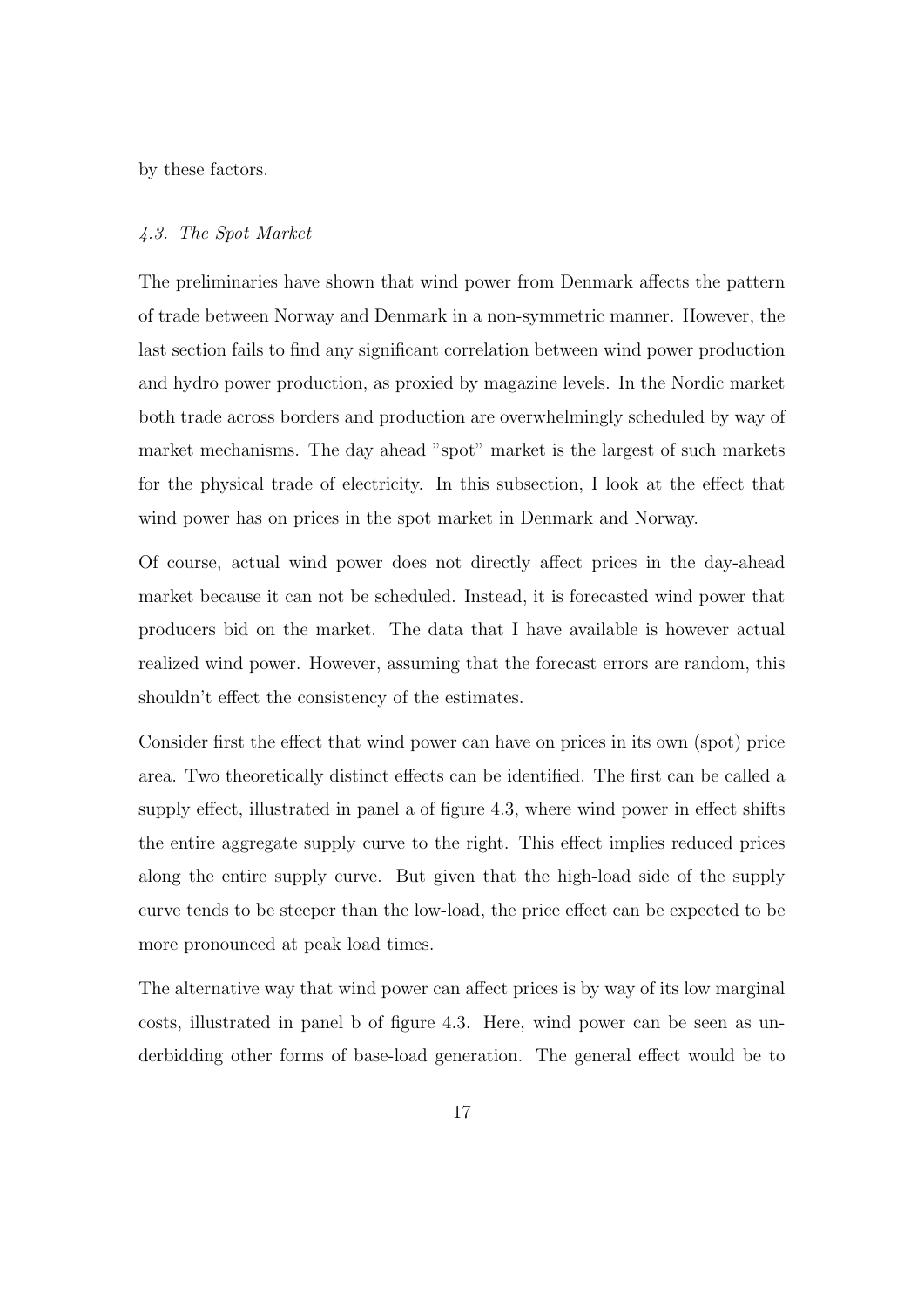

Figure 5. Panel a. shows the effect on prices of wind power shifting the supply curve. Panel b. shows the effect of wind power being able to underbid prices at the baseload level.

lower base load prices. Of course, in reality, both mechanisms are likely at play simultaneously. Empirical results suggest that the supply effect dominates and that wind power both reduces average prices and daily price variation (Mauritzen, 2010).

As discussed earlier, the Nordic market is made up of several price areas. When there is congestion in the transmission net between areas, prices are reduced in the area with excess production and increased in the area with excess demand until the expected flow of electricity meets the physical transfer capacity. These transmission constraints, as well as the ability of Norwegian hydropower producers to "store" energy, makes the likely effect on Norwegian prices to be significantly less pronounced than the effect on Danish prices.

I illustrate the idea in figure 4.3.

The prices in my empirical model are average daily prices, thus they also represent an average over different demand levels - represented in the chart by the curves  $D^a$ ,  $D^b$ , and  $D^c$ . The curves are shown as being nearly vertical, reflecting the highly inelastic nature of demand for electricity in the short-run.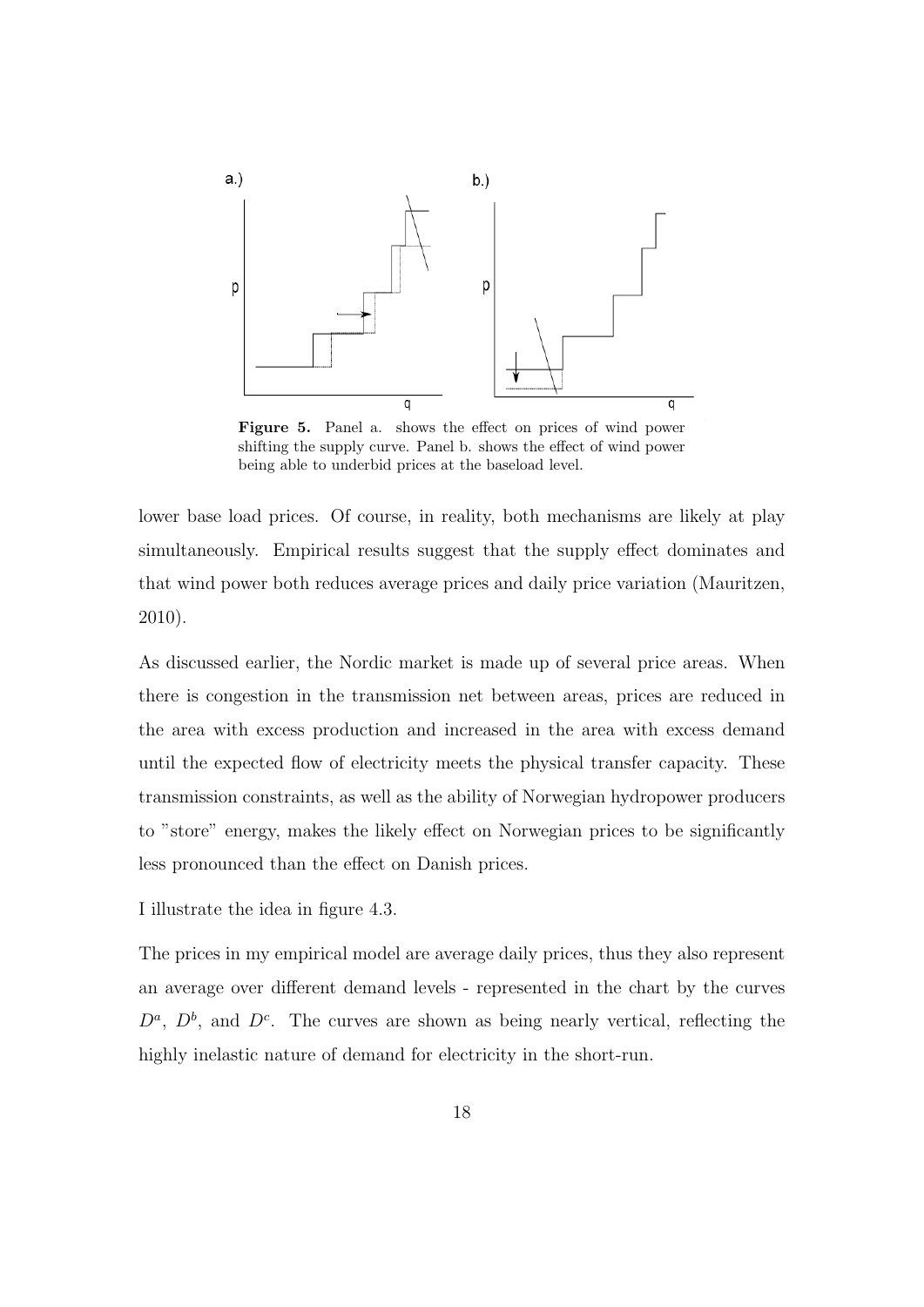

Figure 6. Compared to the effect on local Danish market (right panel), the effect on Norwegian prices is likely to be slight due to capacity constraints and the dominance of hydro power in Norway (left panel)

The left-hand side panel represents the effect that wind power has on prices in Norway. The dotted line represents the Norwegian supply curve without imports. It is depicted as being relatively flat, reflecting the elastic supply curve of a hydro power dominated system. In periods with heavy winds and net exports to Norway, the model shows wind power as the price setter as long as demand is below the transmission constraint, marked by  $q_c$ . If demand is higher than the transmission constraint, then it is the hydro power producers that are the price setters. Of course, demand would have to be exceptionally low for the imported (wind) power to be the price setter. Therefore, in practice, it will (almost) never be wind power that is the price-setter in the Norwegian market.

Wind power can still have an effect on prices, even if it is not the price setter - but only through an indirect supply effect. The marginal cost of hydro power is first and foremost dependent on the shadow value of water in the reservoirs. Hydro producers, having produced less during high wind periods, will have more water in their magazines. Increased water in the magazines means a loosening of their production constraints, and in turn the lowering of the shadow value of the water.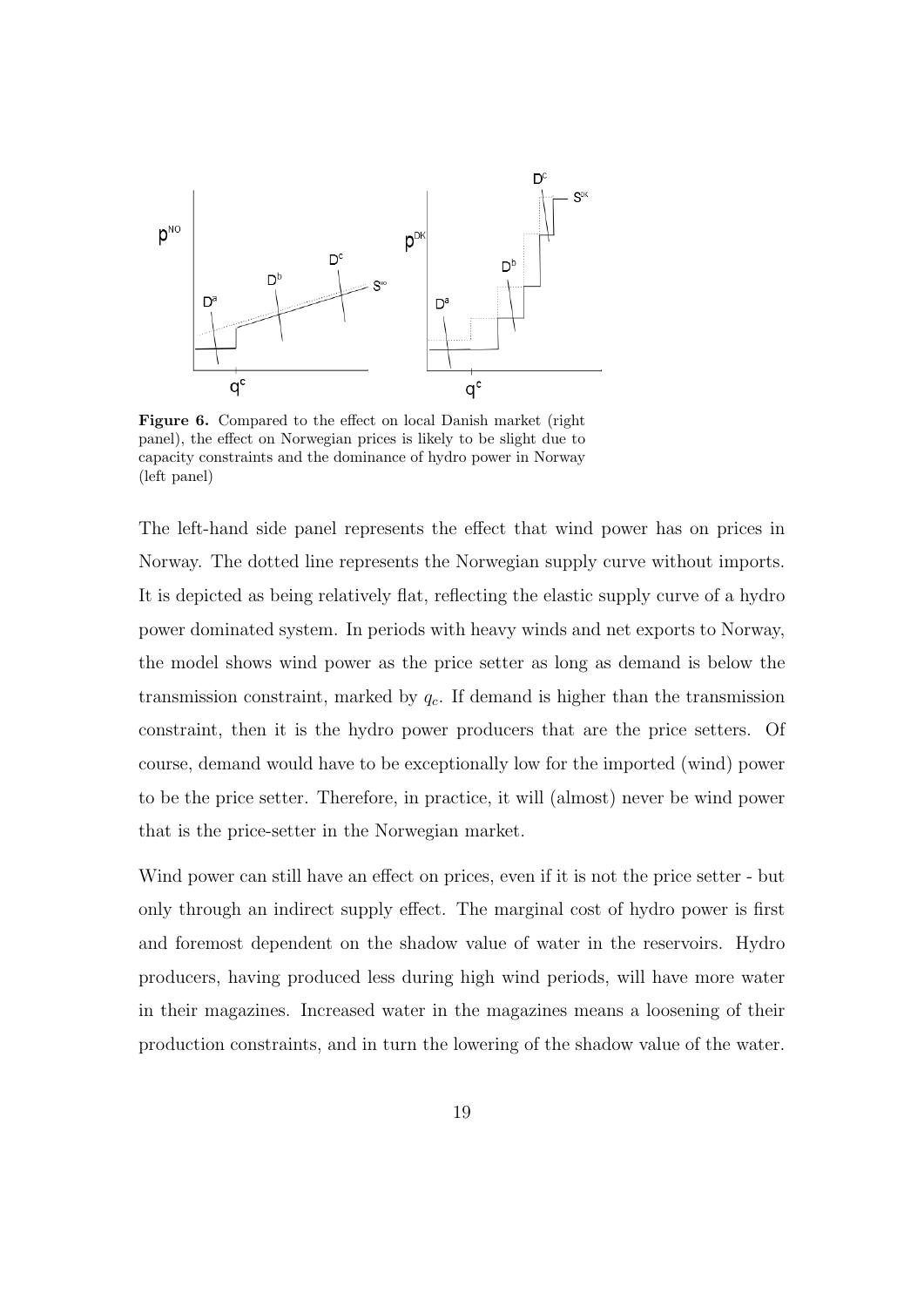This in turn would lead to lower prices across their supply curve. The total average effect on prices will likely be slight however, as is depicted in the illustration.

By way of comparison, I again include an illustration of the expected effect on the local Danish market where wind power can expected to effect prices along the entire supply curve.

The first obvious testable implication from this rough model is that wind power will at best have only a slight negative effect on average prices in Norway compared to Denmark. Another testable implication is that there will be either no effect on daily price variation or a slightly positive effect. This is to due to that the effect on prices will likely be uniform across the supply curve in Norway. A possible exception is at times when the price is set by (imported) wind power. In contrast, the effect on daily price variation in Denmark, as demonstrated by , is to significantly decrease daily price variation (Mauritzen, 2010).

To estimate the effects that wind power has on prices, I use single equation distributed lag models where the dependent variables are prices in Denmark west, Denmark east, and southern Norway. The model is described in equation 5.

$$
p_{t,a} = \gamma_x(w_t * x) + \gamma_i(w_t * i) + \zeta \mathbf{C}_a + \alpha \mathbf{P} + \epsilon_t
$$
\n
$$
\tag{5}
$$

In this equation, all variables are again in logs.  $p_{t,a}$  represents the average daily prices in area  $a$ .  $w_t$  is again wind power produced which is interacted with the dummy variables,  $x$  and  $i$  which represent whether there were net exports from Denmark to Norway or net exports from Norway to Denmark. C<sub>i</sub> represents a vector of consumption variables - for eastern, western Denmark, and Norway. I include these to control for the possibility that wind power is correlated with, for example temperature, that in turn effects consumption and which in turn bias the coefficient. P represents a vector of autoregressive terms.  $\epsilon_t$  represents the error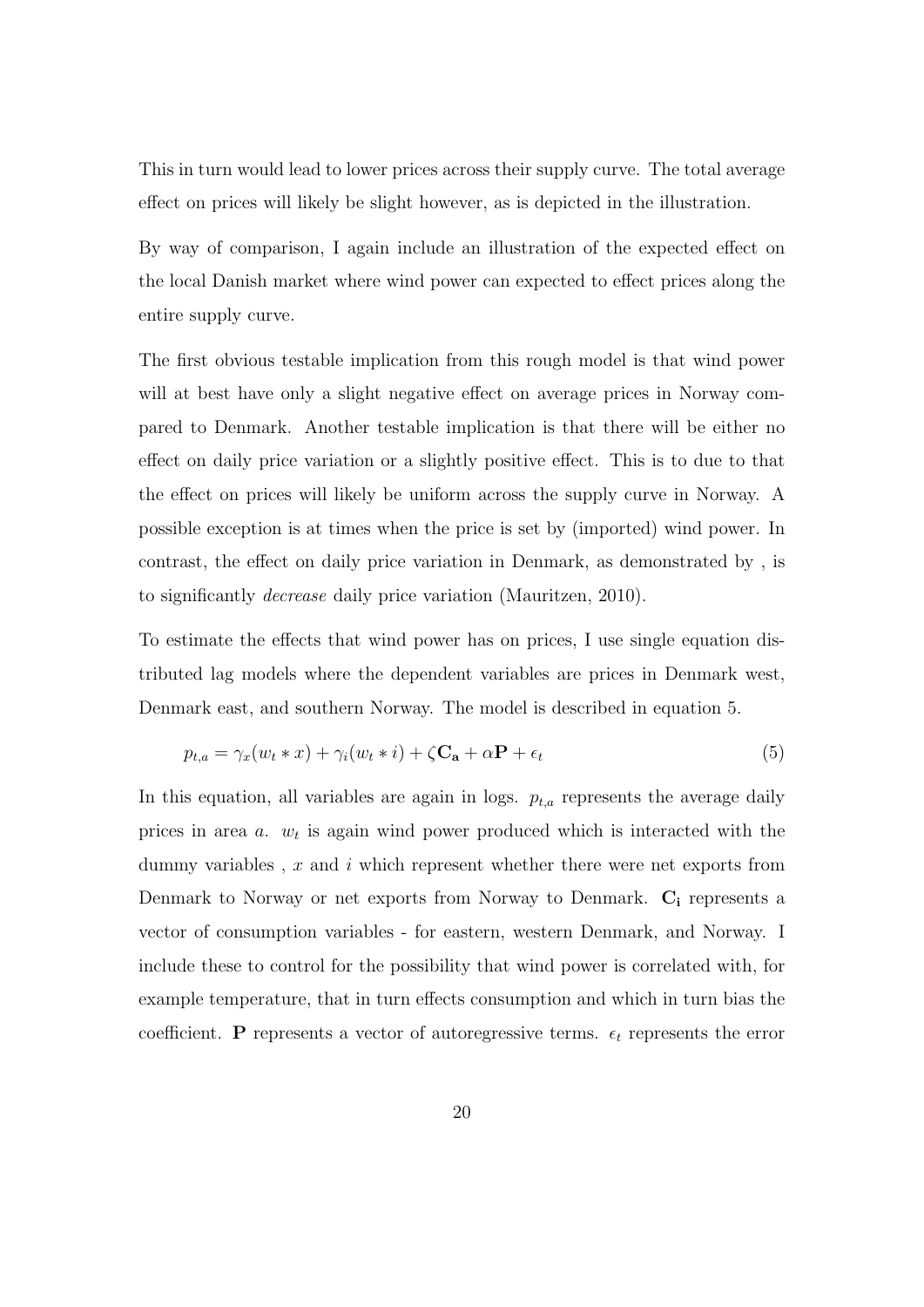term.

In the spot market, the area prices are determined simultaneously. Thus I also run a regression where I estimate the models simultaneously and allow for the error terms of each equation to be correlated with each other - a so called Seemingly Unrelated Regression (SURE) model (see Greene (2002)).

the results of the regression are displayed in table 4 below.

Wind, both during periods of net exports and imports, is shown to affect prices in Norway. But, as the simple model predicts, the magnitude of this affect is shown to be very small compared to the effect on the Danish price areas. Interpreting the coefficients as elasticities, a doubling of wind power will on average lead to on average a 8 percent reduction of prices in western Denmark, but only a .8 percent reduction in Norway in periods with net exports (to Norway) and .5 percent in periods with net imports (from Norway).

#### table 4 here

The results from running the SURE model are not radically different for the coefficients on wind power - suggesting an elasticity on Norwegian prices of -.9 percent for days of both net imports and exports. The coefficients on the consumption variables are not of direct importance. The variables were included to control for possible correlation between wind power and consumption. It is worth noting however how estimating the model by way of a SURE model radically changes these coefficients. Of course, prices and quantities are endogenous and this endogeneity bias in the consumption coefficients seems to be strengthened by allowing the error terms of the equations to be correlated with each other.

Electricity price series are known to not always be stationary (see Weron (2006)). In most of the specifications for the Dickey-Fuller tests, however, I am able to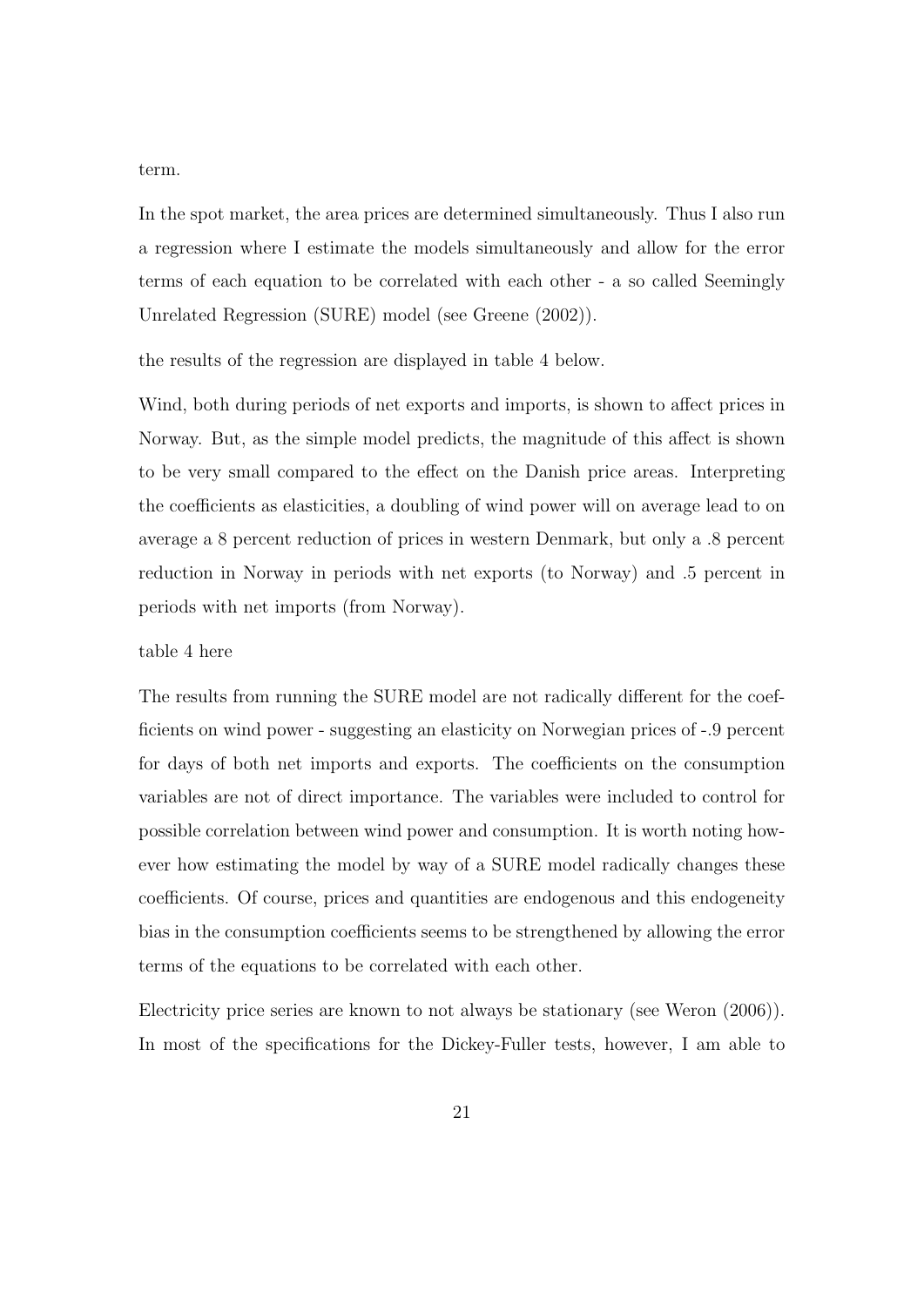reject the null hypothesis of unit  $root(s)$ . The exception is a test for the logged Norwegian price series with 13 lags. Here I can not reject the null at the 5 % level (MacKinnon approximate p-value is .08). Likewise a test for the Denmark East price series with 20 lags also fails to reject the null at a 5 % level.

As a robustness check to possible non-stationarity, I also run the regressions in first-difference format. I report the results of this regression in the appendix. It suffices to say that the estimated coefficients are nearly identical to the results of the line-by-line estimation in table 4.

I do a quick test of the implication on daily price variation as well by running a distributed lag model where the dependent variable is the standard deviation of the (24) hourly prices in the southern Norwegian price area. I report the result in table 6. The coefficient on log daily wind power can not be shown to be significantly different from zero, as the model suggests.

table 5 here

#### 5. Discussion and Conclusion

The preliminaries in this article show that wind power in Denmark clearly and significantly affects the pattern of trade between Denmark and Norway - leading to an increase in exports. The magnitude of that effect is correlated with the net direction of trade. At the same time no correlation between wind power in Denmark and changes in Norwegian reservoir levels can be found.

The implications from my rough models of Danish wind power's effect on local versus Norwegian price is largely supported by the results from the econometric model. The conclusion is that while wind power does significantly alter the pattern of trade between Denmark and Norway, capacity constraints and presumably the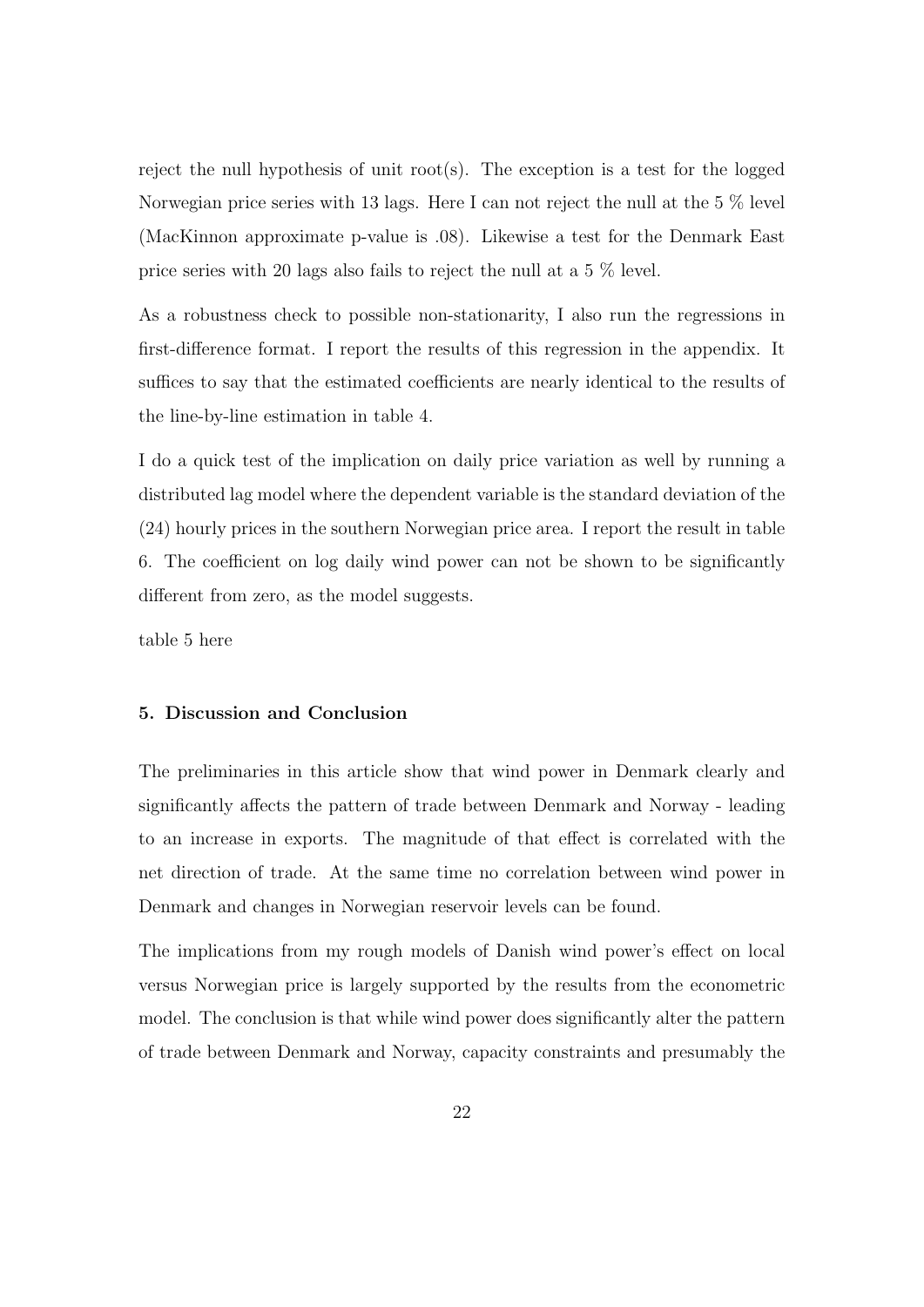storage effect of Norwegian hydro power plants mean that wind power has little effect on Norwegian spot prices or daily price variation.

Wind power should still, however, have some effect on hydro power production. The failure to detect any correlation between wind power and hydro power magazine can be seen to be puzzling. On the other hand, changes in magazine levels is only a proxy for production, and a rough one at that. The seasonal inflows dominate the variation in the series with daily production providing only a small residual of the variation. It is perhaps not that surprising that the relatively small changes in production due to wind power are difficult to detect in magazine level series.

This article also gives a hint of the challenges faced by the introduction of large scale wind, and other intermittent sources. Even with the large transfer capacities present between Norway and Denmark, significant congestion occurs. This congestion limits the extent to which hydro power and wind power can interact through the price mechanism. This has implications for investment and calculations of economic viability of large wind power investments as well as transmission investment.

This article has been mainly descriptive and exploratory. However, the results suggests several areas of more directed research. The use of magazine level data as a proxy for hydro power production leaves much to be desired. The variation in the series is dominated by seasonal inflow patterns - direct production data would be much preferred. With such data, one could with more precision see if any correlation exists between wind power and hydro power.

The article also notes a relationship between wind power production and trade between Norway and Denmark. This could also be extended to get a fuller picture of the effects on trade. Does wind power, for example, have a significant effect on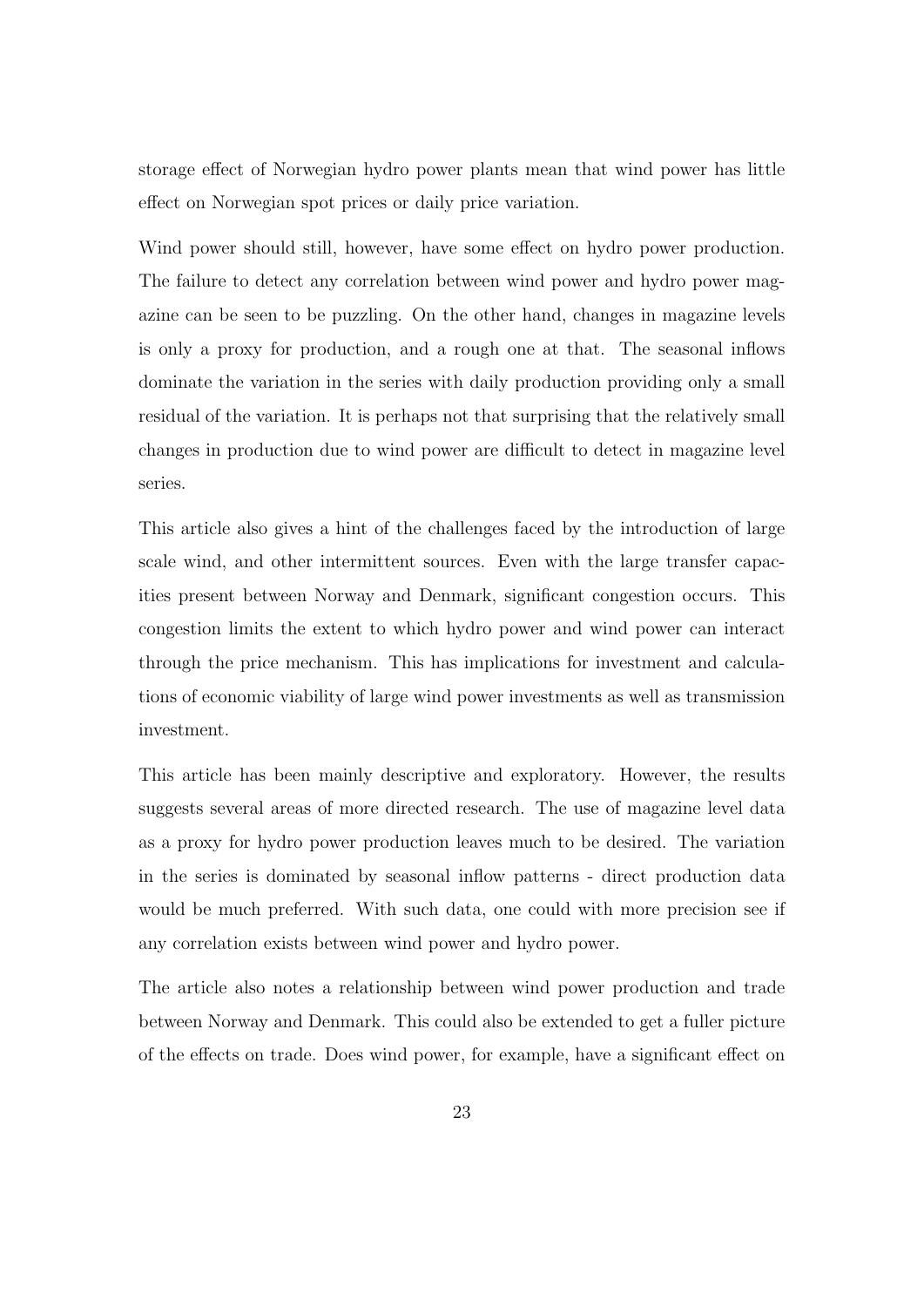trade between the other Nordic countries? Electricity transmission is a complex engineering problem and electricity does not flow in direct paths, but rather flows across all paths in a network. Looking at electricity trade between only Denmark and Norway then may be inadequate.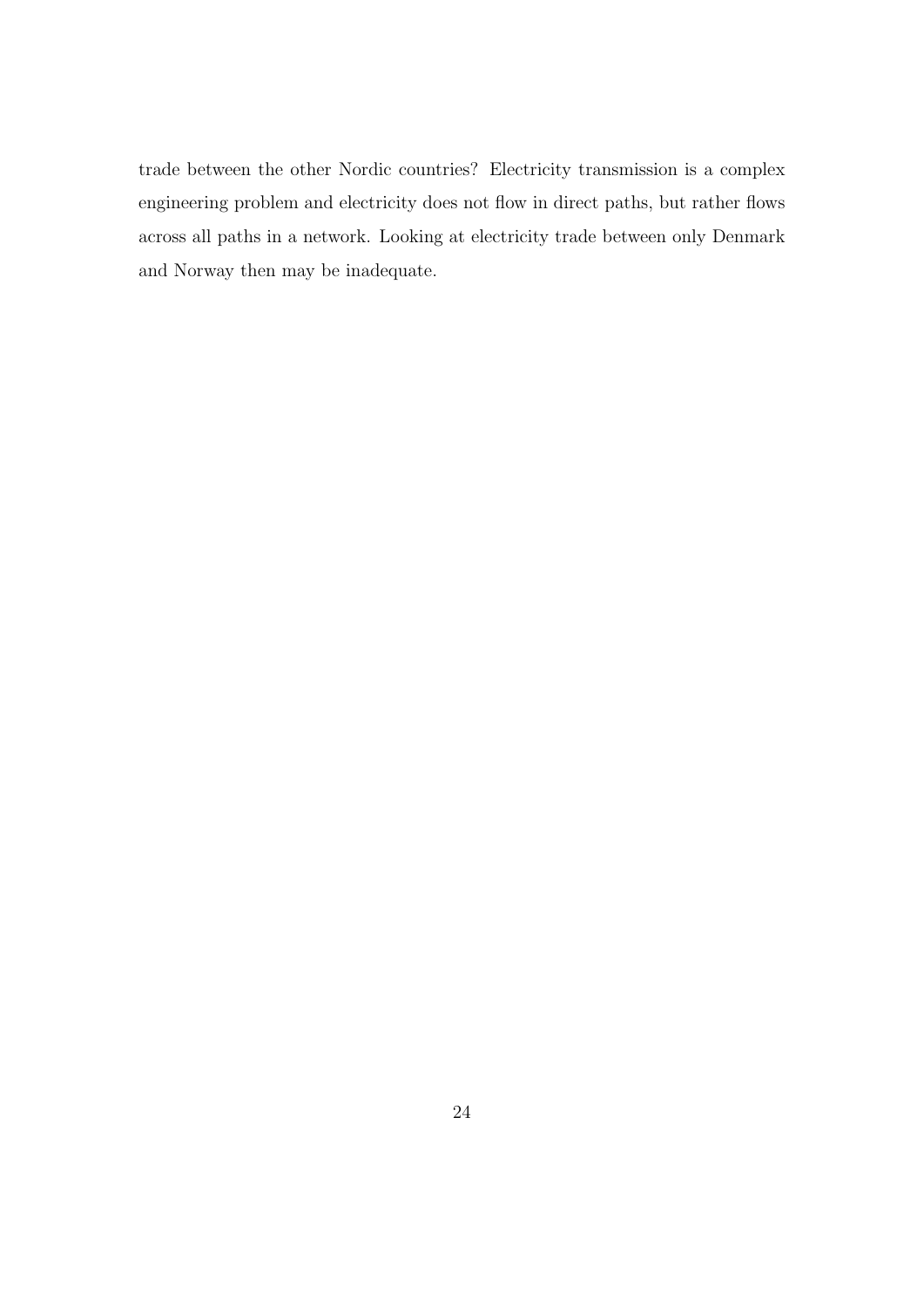#### References

- Andersson, J. and J. Lillestol (2010). Multivariate modelling and prediction of hourly One-Day ahead prices at nordpool. In E. Bjorndal, M. Bjorndal, P. M. Pardalos, and M. Ronnqvist (Eds.), Energy, Natural Resources and Environmental Economics, pp. 133154. Berlin, Heidelberg: Springer Berlin Heidelberg.
- Belanger, C. and L. Gagnon (2002, November). Adding wind energy to hydropower. Energy Policy  $30(14)$ , 12791284.
- Bernanke, B. S. (1986, February). Alternative explanations of the Money-Income correlation. National Bureau of Economic Research Working Paper Series No. 1842.
- Denault, M., D. Dupuis, and S. Couture-Cardinal (2009, December). Complementarity of hydro and wind power: Improving the risk profile of energy inflows. *Energy Policy 37* $(12)$ , 53765384.
- Economist, T. (2006, July). Where the wind blows.
- Fell, H. G. (2008, August). EU-ETS and nordic electricity: A CVAR approach. SSRN eLibrary.
- Foersund, F. and L. Hjalmarsson (2010, May). Renewable energy expansion and the value of balance regulation power. Technical report, Gteborg University, Department of Economics.
- Forewind (2011). Dogger Bank Forewind.
- Foyn, J. F. (2009, February). Nordpool Electricity Prices.
- Green, R. J., N. V. Vasilakos, R. J. Green, and N. V. Vasilakos (2010, July). Storing Wind for a Rainy Day: What Kind of Electricity Does Denmark Export?
- Greene, W. H. (2002, September). Econometric Analysis (5th ed.). Prentice Hall.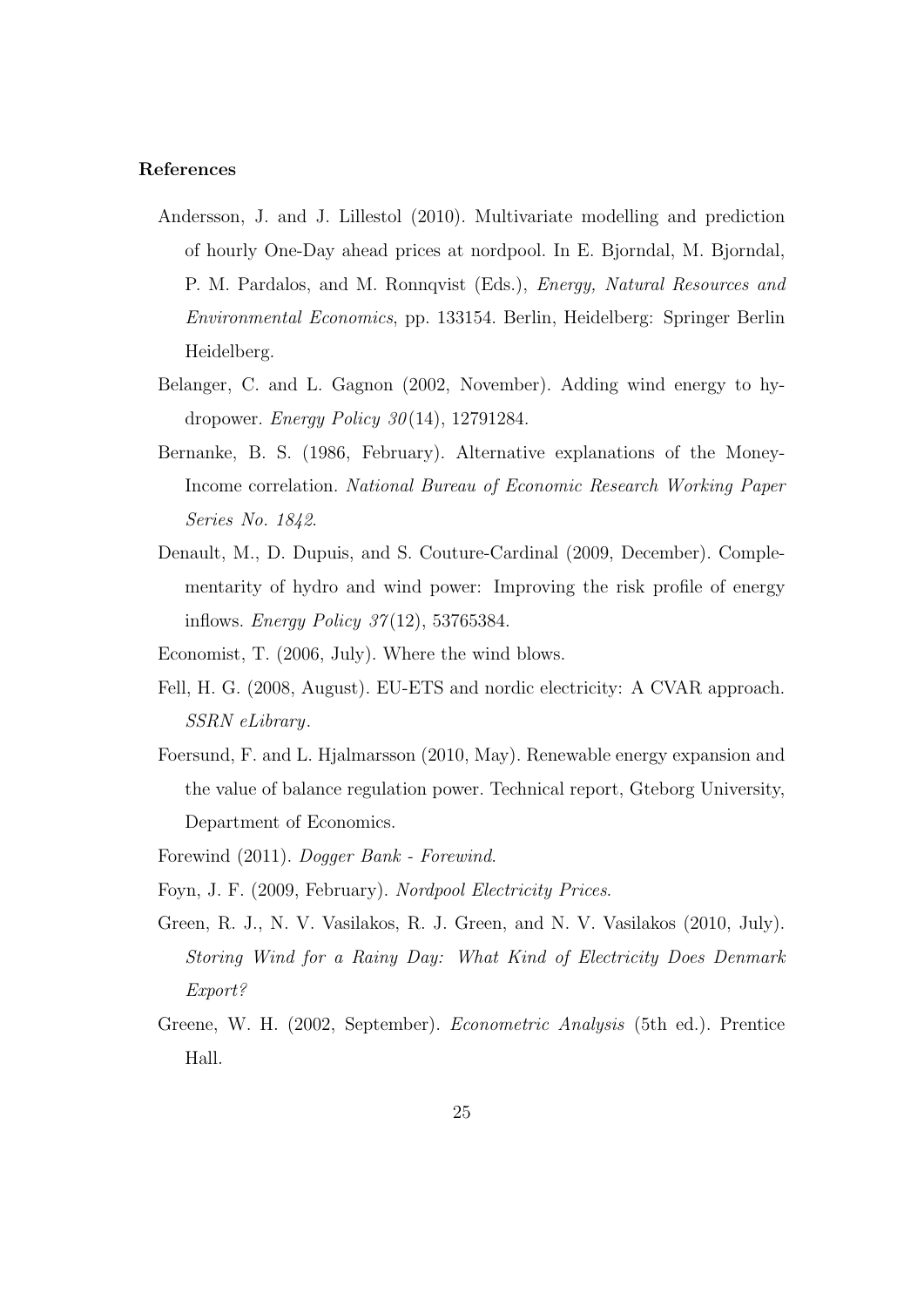- Hamilton, J. D. (1994, January). Time Series Analysis (1 ed.). Princeton University Press.
- Klausen, E. (2009, November). Hydro Power Magazine Data.
- Mauritzen, J. (2010, December). What happens when its windy in denmark? an empirical analysis of wind power on price volatility in the nordic electricity market. SSRN eLibrary.
- NOWAI. National Offshore Wind Association of Ireland Making renewables Ireland's primary power source.
- Weron, R. (2006, December). Modeling and Forecasting Electricity Loads and Prices: A Statistical Approach. Wiley.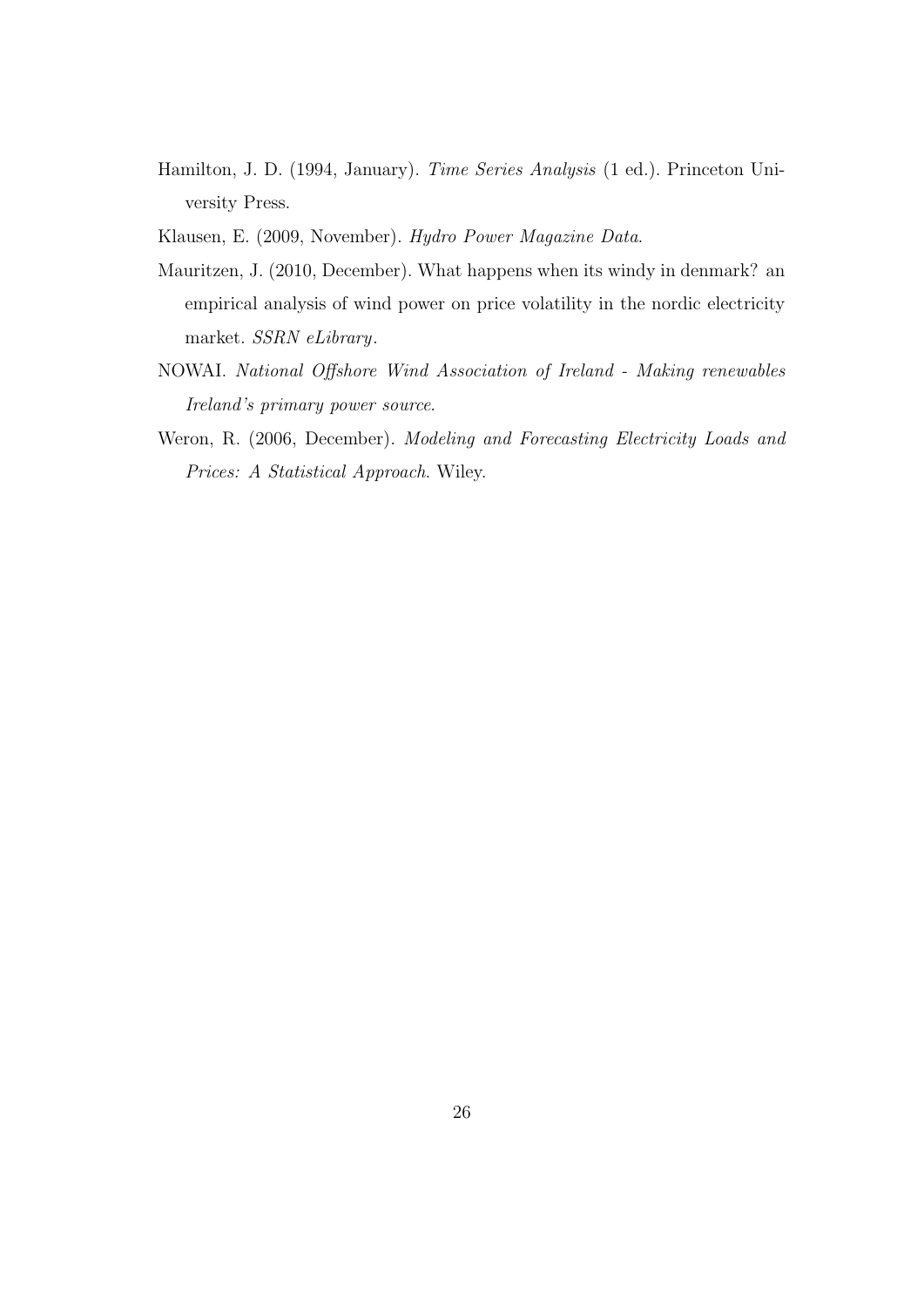| Plant ID | Plant Name     | Mag. Size | $\#$ observations |
|----------|----------------|-----------|-------------------|
|          |                |           |                   |
| 012.130  | Flyatn         | 204       | 2530              |
| 012.160  | Ustevatn       | 210.7     | 2530              |
| 002.113  | Aursunden      | 216       | 2922              |
| 012.128  | Djup-Stolsvatn | 219       | 2530              |
| 012.017  | Dokkflayvatn   | 250       | 2530              |
| 002.138  | Ossja          | 250.3     | 2922              |
| 002.164  | <b>Bygdin</b>  | 335.8     | 2922              |
| 049.002  | Svartevatn     | 398.9     | 2922              |
| 050.012  | Sysenvatn      | 436.0     | 2922              |
| 012.006  | Strandevatn    | 554       | 2530              |
| 016.197  | Songavatn      | 639.4     | 2530              |
| 025.021  | Roskreppfjord  | 684.1     | 2530              |
| 016.018  | Masvatn        | 1064      | 2922              |
| 026.028  | Svartevatn     | 1398.4    | 2530              |
| 021.056  | Storvatn       | 1493      | 2922              |

Table 1: Selection of Hydro Power Magazines in Southern Norway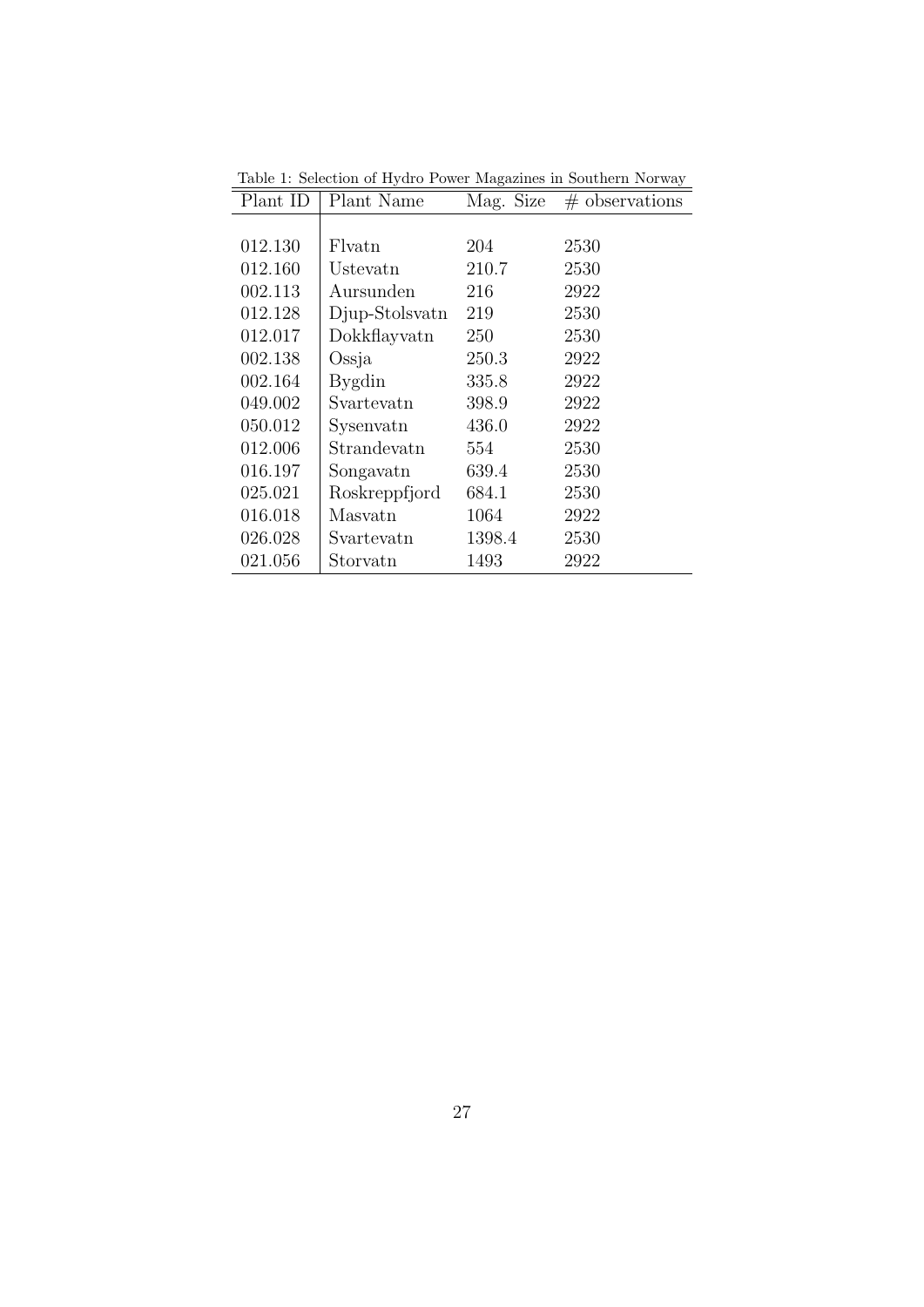|                     | rabie z.<br>ETTECT OF AN ITEL LOMER OIL EXPORTS |          |                |  |  |  |
|---------------------|-------------------------------------------------|----------|----------------|--|--|--|
|                     | $\mathbf{a}$                                    | b        | $\overline{c}$ |  |  |  |
| wind                | 0.269                                           | 0.276    | n/a            |  |  |  |
|                     | [0.009]                                         | [0.010]  |                |  |  |  |
| win-ex              | n/a                                             | n/a      | 0.322          |  |  |  |
|                     |                                                 |          | [0.010]        |  |  |  |
| wind-im             | n/a                                             | n/a      | .111           |  |  |  |
|                     |                                                 |          | [0.012]        |  |  |  |
| consum              | n/a                                             | $-1.869$ | n/a            |  |  |  |
|                     |                                                 | [0.515]  |                |  |  |  |
| norTemp             | n/a                                             | $-0.302$ | n/a            |  |  |  |
|                     |                                                 | [0.061]  |                |  |  |  |
| constant            | $-5.463$                                        | 2.824    | $-4.832$       |  |  |  |
|                     | $[2.432]$                                       | [3.121]  | [2.189]        |  |  |  |
|                     |                                                 |          |                |  |  |  |
| <b>ar</b>           |                                                 |          |                |  |  |  |
| $\mathbf{1}$        | 0.312                                           | 0.372    | 0.346          |  |  |  |
| $\overline{2}$      | $-0.193$                                        | $-0.298$ | $-0.243$       |  |  |  |
| 3                   | 0.192                                           | 0.281    | 0.237          |  |  |  |
| $\overline{6}$      | 0.160                                           | 0.179    | 0.164          |  |  |  |
| $\overline{7}$      | 0.469                                           | 0.410    | 0.435          |  |  |  |
|                     |                                                 |          |                |  |  |  |
| ma                  |                                                 |          |                |  |  |  |
| $\mathbf{1}$        | 0.280                                           | 0.208    | 0.238          |  |  |  |
| $\overline{2}$      | 0.320                                           | 0.425    | 0.363          |  |  |  |
| 3                   | $-0.009$                                        | $-0.066$ | $-0.055$       |  |  |  |
|                     |                                                 |          |                |  |  |  |
| <b>AIC</b>          | 17715.3                                         | 17656.6  | 17363.1        |  |  |  |
| $\overline{\alpha}$ | $1 -$                                           |          | $\cdot$ .      |  |  |  |

Table 2: Effect of Wind Power on Exports

Standard errors in parenthesis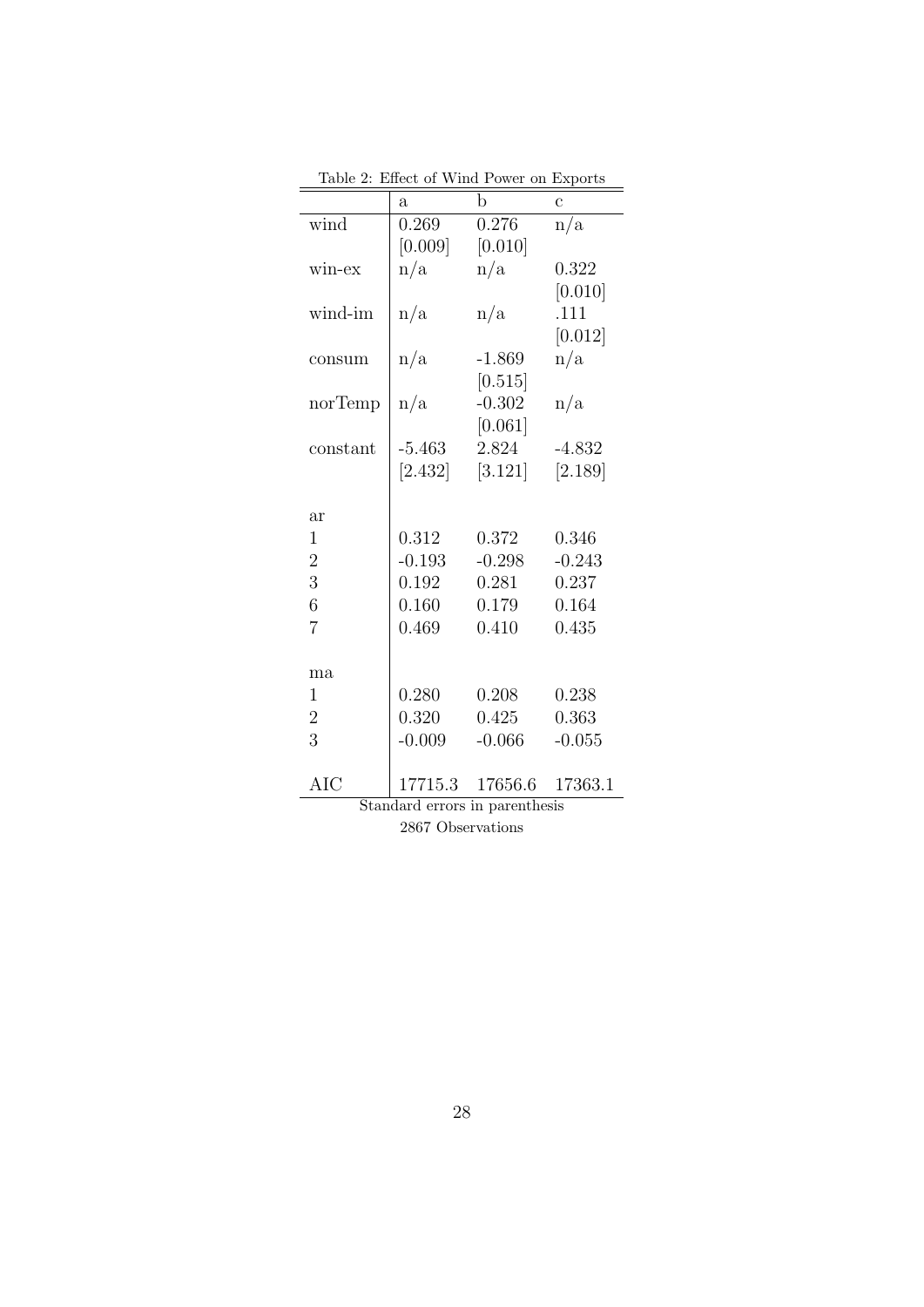|                | $\mathbf{a}$ | $\mathbf b$         | $\mathcal{C}$ | $\mathbf d$  |
|----------------|--------------|---------------------|---------------|--------------|
|                |              |                     |               |              |
| ln-wind        | n/a          | $1.65E-04$          | $2.12E-04$    | 3.64E-05     |
|                |              | $[2.59E-04]$        | $[2.26E-04]$  | $[2.49E-04]$ |
| ln-consum      | n/a          | n/a                 | 0.017         | $-1.87E-03$  |
|                |              |                     | [0.009]       | $[1.32E-03]$ |
| $ln$ -temp     | n/a          | n/a                 | n/a           | 1.46E-04     |
|                |              |                     |               | $[5.99E-04]$ |
| ln-averRain    | n/a          | n/a                 | n/a           | $7.35E-05$   |
|                |              |                     |               | $[1.38E-04]$ |
| summer         | 0.0174       | 0.017               | $-2.28E-03$   | 0.019        |
|                | [0.00896]    | [0.009]             | $[1.27E-03]$  | [0.010]      |
| <b>ar</b>      |              |                     |               |              |
| 1              | 0.823        | 0.823               | 0.819         | 0.828        |
| $\overline{2}$ | 0.053        | 0.056               | 0.053         | 0.038        |
|                |              |                     |               |              |
| ma             |              |                     |               |              |
| 1              | 0.134        | 0.148               | 0.151         | 0.181        |
| $\overline{2}$ | 0.045        | 0.026               | 0.028         | 0.238        |
|                |              |                     |               |              |
| AIC            |              | -14517.15 -14524.77 | $-14526.65$   | $-12062.91$  |

Table 3: Effect of Wind on Change in Magazine Level 130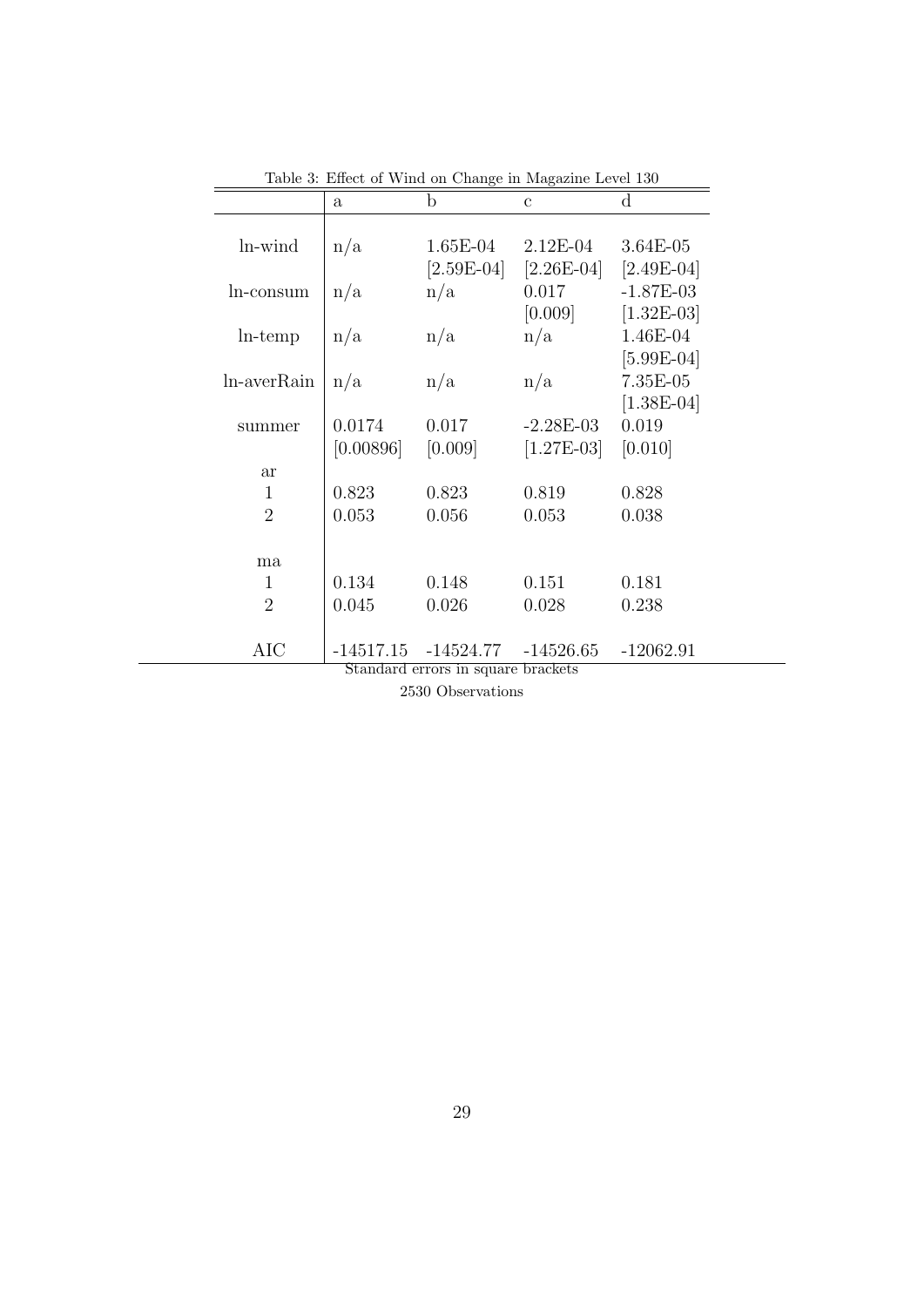| Table 4: Effect of Wind on Prices |          |          |          |          |             |          |
|-----------------------------------|----------|----------|----------|----------|-------------|----------|
|                                   |          | Sin. Eq. |          |          | <b>SURE</b> |          |
|                                   | dkw      | dke      | nor      | dkw      | dke         | nor      |
| ln-wind-ex                        | $-0.081$ | $-0.031$ | $-0.008$ | $-0.068$ | $-0.030$    | $-0.009$ |
|                                   | [0.005]  | [0.004]  | [0.001]  | [0.004]  | [0.003]     | [0.002]  |
| ln-wind-im                        | $-0.077$ | $-0.028$ | $-0.005$ | $-0.066$ | $-0.029$    | $-0.009$ |
|                                   | [0.006]  | [0.004]  | [0.002]  | [0.004]  | [0.003]     | [0.002]  |
| ln-DKWCons                        | 0.850    | 0.614    | 0.023    | 1.088    | 0.735       | 0.278    |
|                                   | [0.147]  | [0.179]  | [0.011]  | [0.080]  | [0.059]     | [0.034]  |
| ln-DKECons                        | 0.251    | 0.371    | 0.086    | $-0.594$ | $-0.300$    | $-0.165$ |
|                                   | [0.213]  | [0.122]  | [0.077]  | [0.111]  | [0.082]     | [0.050]  |
| ln-NOCons                         | 0.037    | 0.028    | 0.319    | 0.000    | $-0.019$    | 0.010    |
|                                   | [0.021]  | [0.018]  | [0.111]  | [0.016]  | [0.013]     | [0.008]  |
| cons                              | $-4.397$ | $-3.780$ | 0.334    | $-3.004$ | $-2.925$    | $-0.791$ |
|                                   | [0.591]  | [0.497]  | [0.304]  | [0.392]  | [0.298]     | [0.179]  |
|                                   |          |          |          |          |             |          |
| <b>ar</b>                         |          |          |          |          |             |          |
| $\mathbf{1}$                      | 0.312    | 0.571    | 0.940    | 0.330    | 0.487       | 0.851    |
| $\overline{2}$                    | 0.165    | 0.036    | $-0.130$ | 0.080    | 0.026       | $-0.112$ |
| 3                                 | 0.089    | 0.120    | 0.106    | 0.105    | 0.103       | 0.122    |
| 6                                 | 0.082    | 0.069    | 0.015    | 0.066    | 0.082       | 0.039    |
| $\overline{7}$                    | 0.181    | 0.117    | 0.071    | 0.153    | 0.149       | 0.069    |
| 14                                | 0.125    | 0.062    | $-0.013$ | 0.138    | 0.073       | 0.007    |

Standard errors in square brackets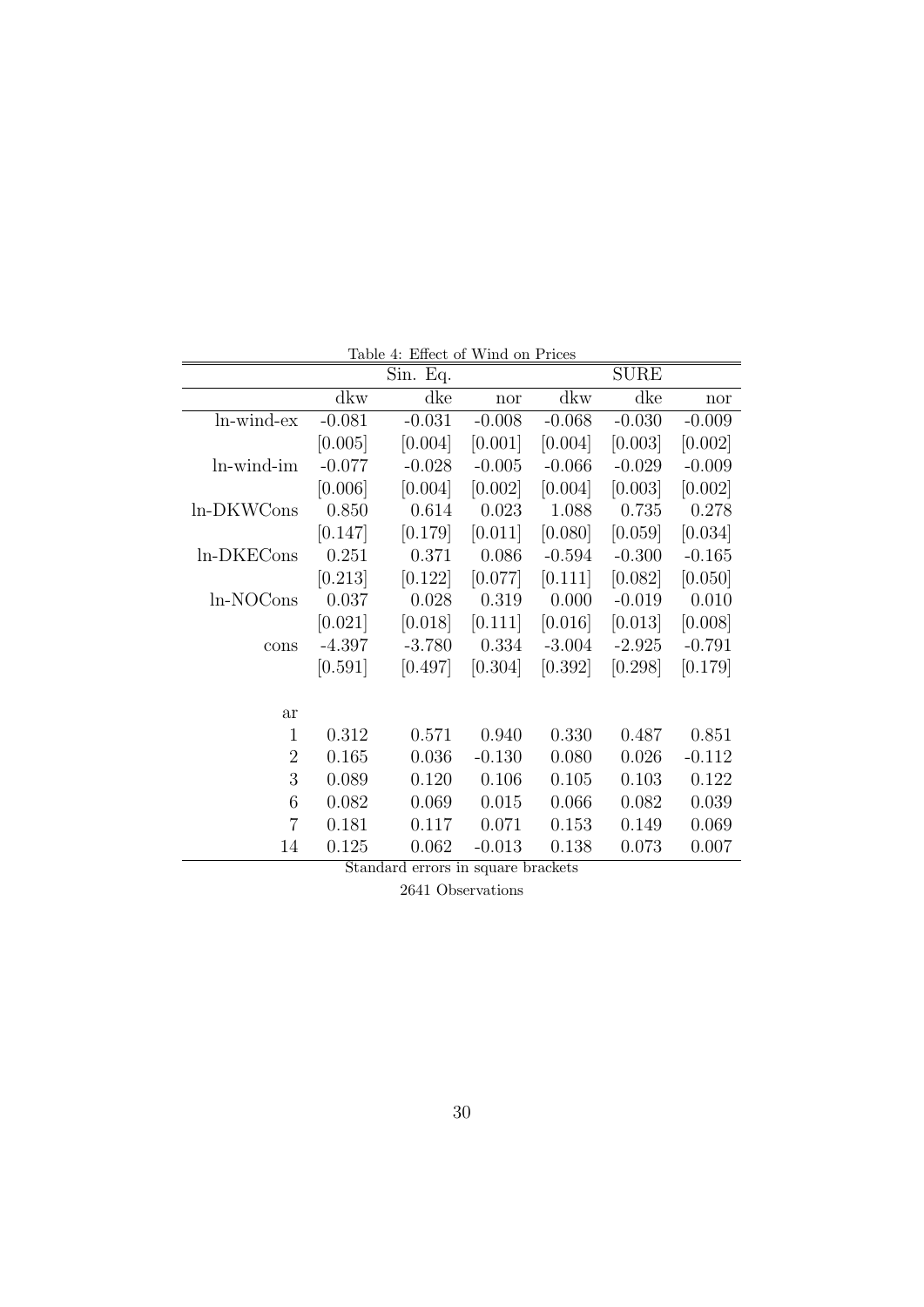|                   | $\mathrm{d}\mathrm{wt}$ | $\det$    | nor      |
|-------------------|-------------------------|-----------|----------|
| ln-wind-ex        | $-0.080$                | $-0.030$  | $-0.008$ |
|                   | [0.005]                 | [0.004]   | [0.001]  |
| ln-wind-im        | $-0.077$                | $-0.027$  | $-0.005$ |
|                   | [0.006]                 | [0.004]   | [0.001]  |
| ln-DKWCons        | 0.813                   | 0.453     | 0.022    |
|                   | [0.136]                 | [0.176]   | [0.010]  |
| ln-DKECons        | 0.293                   | 0.449     | 0.082    |
|                   | [0.208]                 | $[0.120]$ | [0.076]  |
| ln-NOCons         | 0.042                   | 0.025     | 0.327    |
|                   | [0.021]                 | [0.018]   | [0.109]  |
| cons              | 0.000                   | 0.000     | 0.000    |
|                   | [0.002]                 | [0.002]   | [0.001]  |
|                   |                         |           |          |
| ar                |                         |           |          |
| 1                 | $-0.584$                | $-0.360$  | $-0.026$ |
| $\overline{2}$    | $-0.354$                | $-0.285$  | $-0.154$ |
| 3                 | $-0.207$                | $-0.160$  | $-0.020$ |
| 6                 | $-0.043$                | $-0.013$  | $-0.042$ |
| 7                 | 0.052                   | 0.119     | 0.049    |
| 14<br>$C_{\perp}$ | 0.065                   | 0.057     | 0.112    |

Table 5: Effect of Wind on Prices, first-difference

Standard errors in parenthesis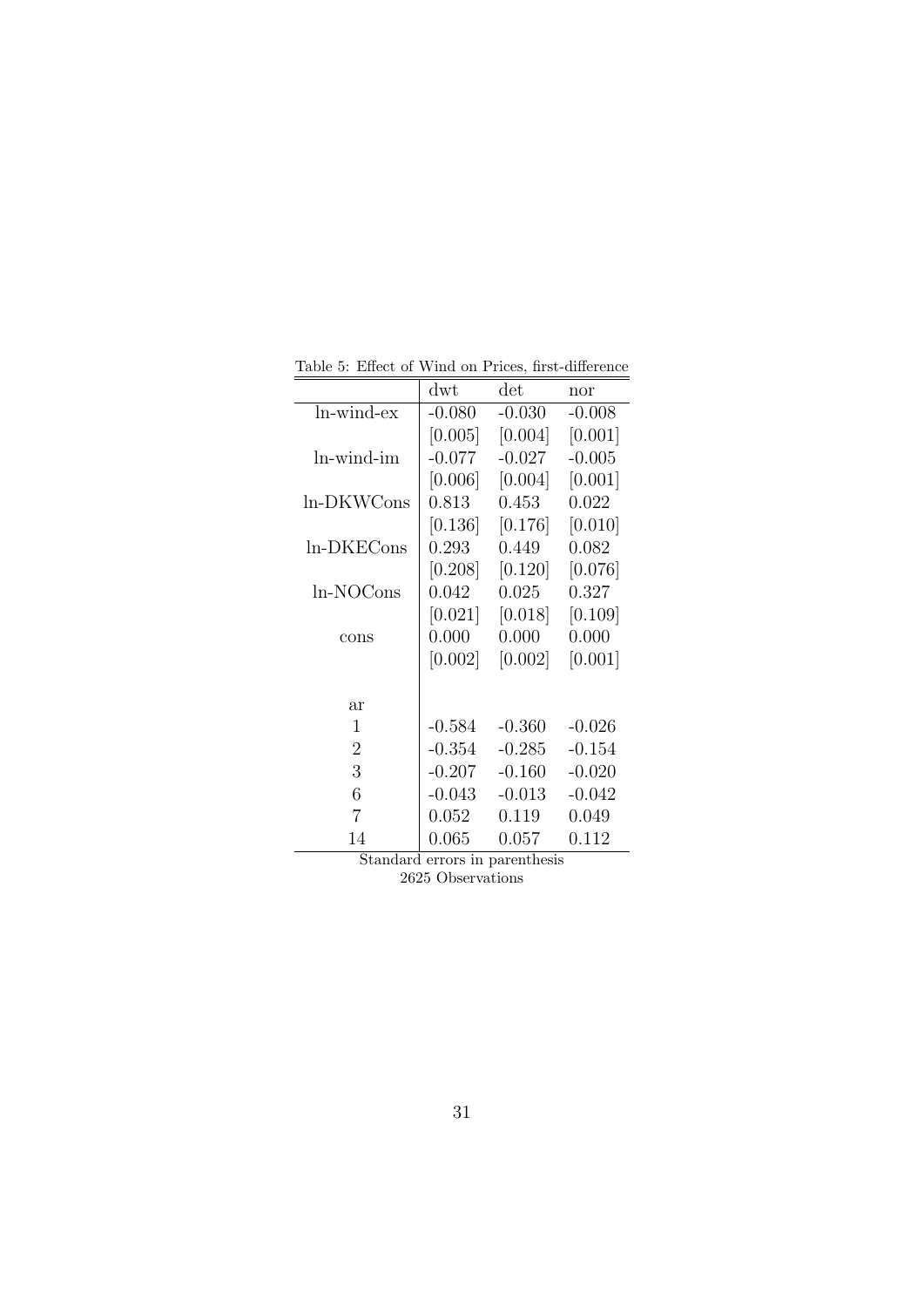| re o. Ellect of willy on ivorwegian I fice variation |          |  |
|------------------------------------------------------|----------|--|
| ln-windProd                                          | $-0.003$ |  |
|                                                      | [0.010]  |  |
| Intercept                                            | 0.324    |  |
|                                                      | [0.109]  |  |
|                                                      |          |  |
| ar                                                   |          |  |
| 1                                                    | 0.517    |  |
| $\overline{2}$                                       | 0.024    |  |
| 3                                                    | 0.080    |  |
| 4                                                    | 0.016    |  |
| 7                                                    | 0.093    |  |
|                                                      |          |  |
| ma                                                   |          |  |
| 6                                                    | 0.074    |  |
| 7                                                    | 0.156    |  |
| 14                                                   | 0.142    |  |
| Standard errors in square brackets                   |          |  |
| 2641 Observations                                    |          |  |

#### Table 6: Effect of Wind on Norwegian Price Variation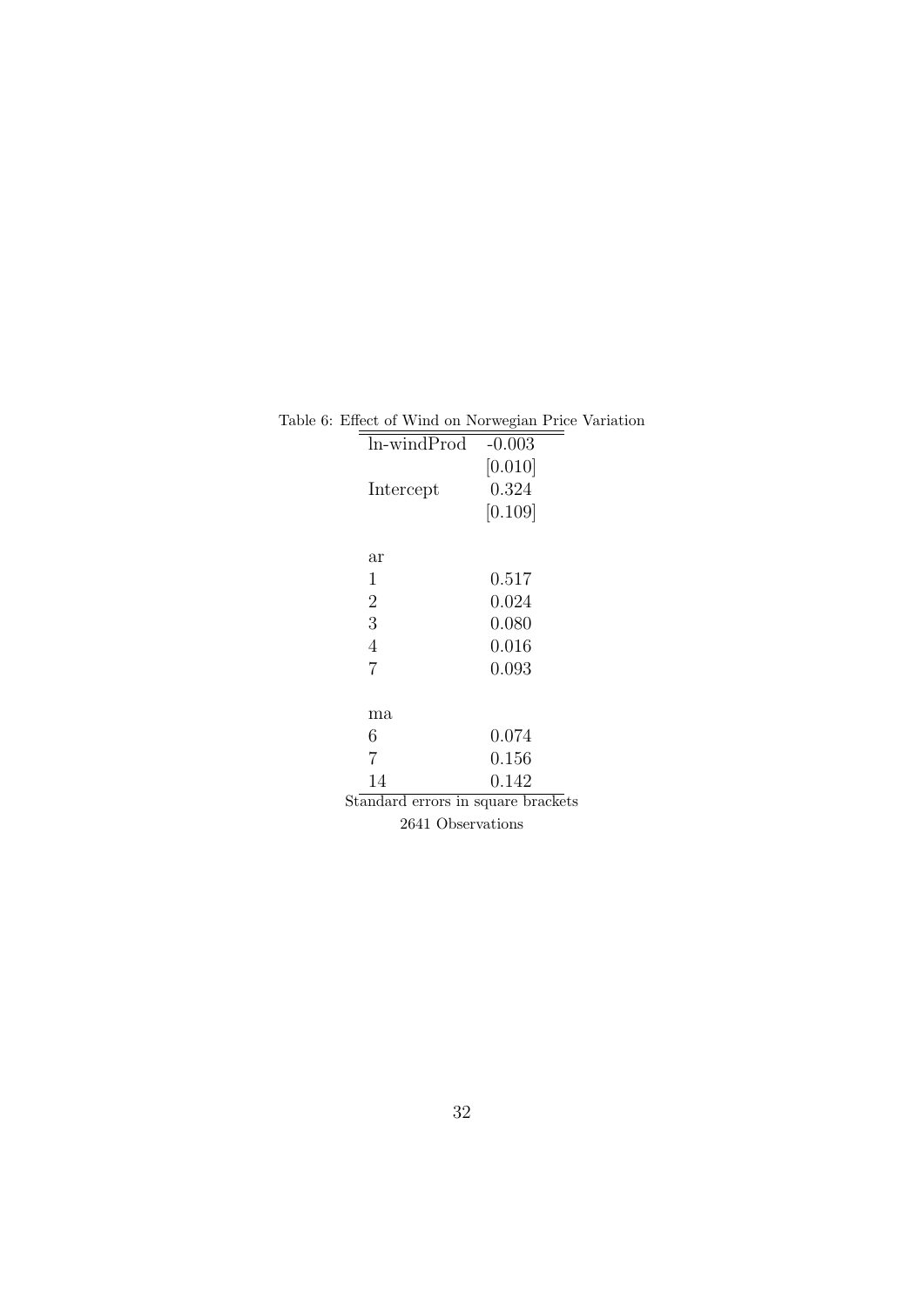| Plant ID              | ln-wind      | summer                                                                               | ln-consum    |
|-----------------------|--------------|--------------------------------------------------------------------------------------|--------------|
|                       |              |                                                                                      |              |
|                       |              |                                                                                      |              |
| $ln$ -level $130$     |              |                                                                                      |              |
|                       | 2.12E-04     | 1.75E-02                                                                             | $-2.28E-03$  |
|                       | $[2.26E-04]$ | $[8.90E-03]$                                                                         | $[1.27E-03]$ |
| $ln$ -level $160$     |              |                                                                                      |              |
|                       | $-3.11E-04$  | 2.75E-02                                                                             | $-2.77E-03$  |
|                       | $[2.87E-04]$ | $[8.15E-03]$                                                                         | $[1.33E-03]$ |
| $ln$ -level $113$     |              |                                                                                      |              |
|                       | $-4.08E-05$  | 5.20E-03                                                                             | $-2.08E-04$  |
|                       | $[1.09E-04]$ | $[3.27E-03]$                                                                         | $[4.71E-04]$ |
| $ln$ -level $128$     |              |                                                                                      |              |
|                       |              |                                                                                      |              |
|                       | 1.01E-04     | 2.98E-03                                                                             | $-7.66E-04$  |
|                       | $[1.43E-04]$ | $[2.99E-03]$                                                                         | $[8.21E-04]$ |
| $ln$ -level17         |              |                                                                                      |              |
|                       | $-5.30E-04$  | 1.25E-02                                                                             | $-2.81E-03$  |
|                       | $[5.41E-04]$ | $[1.86E-03]$                                                                         | $[1.56E-03]$ |
| $ln$ -level $138$     |              |                                                                                      |              |
|                       | $-1.74E-04$  | 2.42E-03                                                                             | $-1.04E-03$  |
|                       | $[1.79E-04]$ | $[2.30E-03]$                                                                         | $[7.53E-04]$ |
| $ln$ -level $164$     |              |                                                                                      |              |
|                       | 1.78E-04     | $6.16E-03$                                                                           | 4.01E-04     |
|                       | $[1.79E-04]$ | $[1.63E-03]$                                                                         | $[1.00E-03]$ |
| ln-level2             |              |                                                                                      |              |
|                       | $-1.77E-04$  | 5.76E-03                                                                             | $-2.01E-03$  |
|                       | $[5.77E-04]$ | $[2.57E-03]$                                                                         | $[9.05E-04]$ |
| $ln$ -level $12$      |              |                                                                                      |              |
|                       | 3.89E-04     | 1.35E-02                                                                             | $-4.30E-03$  |
|                       | $[3.61E-04]$ | $[2.47E-03]$                                                                         | $[1.40E-03]$ |
| ln-level <sub>6</sub> |              |                                                                                      |              |
|                       | $1.53E-04$   | $7.16E-03$                                                                           | $-2.17E-03$  |
|                       |              | $[2.39E-04]$ $[6.92E-03]$ $[1.48E-03]$                                               |              |
| ln-level197           |              |                                                                                      |              |
|                       | 1.41E-04     | 5.97E-03                                                                             | $-1.63E-03$  |
|                       |              | $[2.15E-04]$ $[2.89E-03]$                                                            | $[9.99E-04]$ |
| $ln$ -level $21$      |              |                                                                                      |              |
|                       | $6.56E-05$   | $5.39E-03$                                                                           | $-2.63E-03$  |
|                       |              | $[2.15E-04]$ $[2.51E-03]$                                                            | $[5.38E-04]$ |
| $ln$ -level $18$      |              |                                                                                      |              |
|                       |              |                                                                                      | $-3.12E-04$  |
|                       |              | $-8.92E-05$ $5.89E-03$ $-3.12E-04$<br>[1.30E-04] <sup>33</sup> [3.46E-03] [6.05E-04] |              |
|                       |              |                                                                                      |              |
| $ln$ -level $28$      |              |                                                                                      |              |
|                       | $3.12E-04$   | $9.28E-04$                                                                           | $-2.06E-03$  |
|                       |              | $[1.32E-04]$ $[2.20E-03]$                                                            | $[5.13E-04]$ |
| $ln$ -level $56$      |              |                                                                                      |              |
|                       | 1.22E-04     | $2.84E-03$                                                                           | $-7.81E-04$  |
|                       | $[6.90E-05]$ | $[1.18E-03]$                                                                         | $[3.39E-04]$ |

Table 7: Effect of Wind and Price on Change in Magazine Levels

Standard errors in square brackets